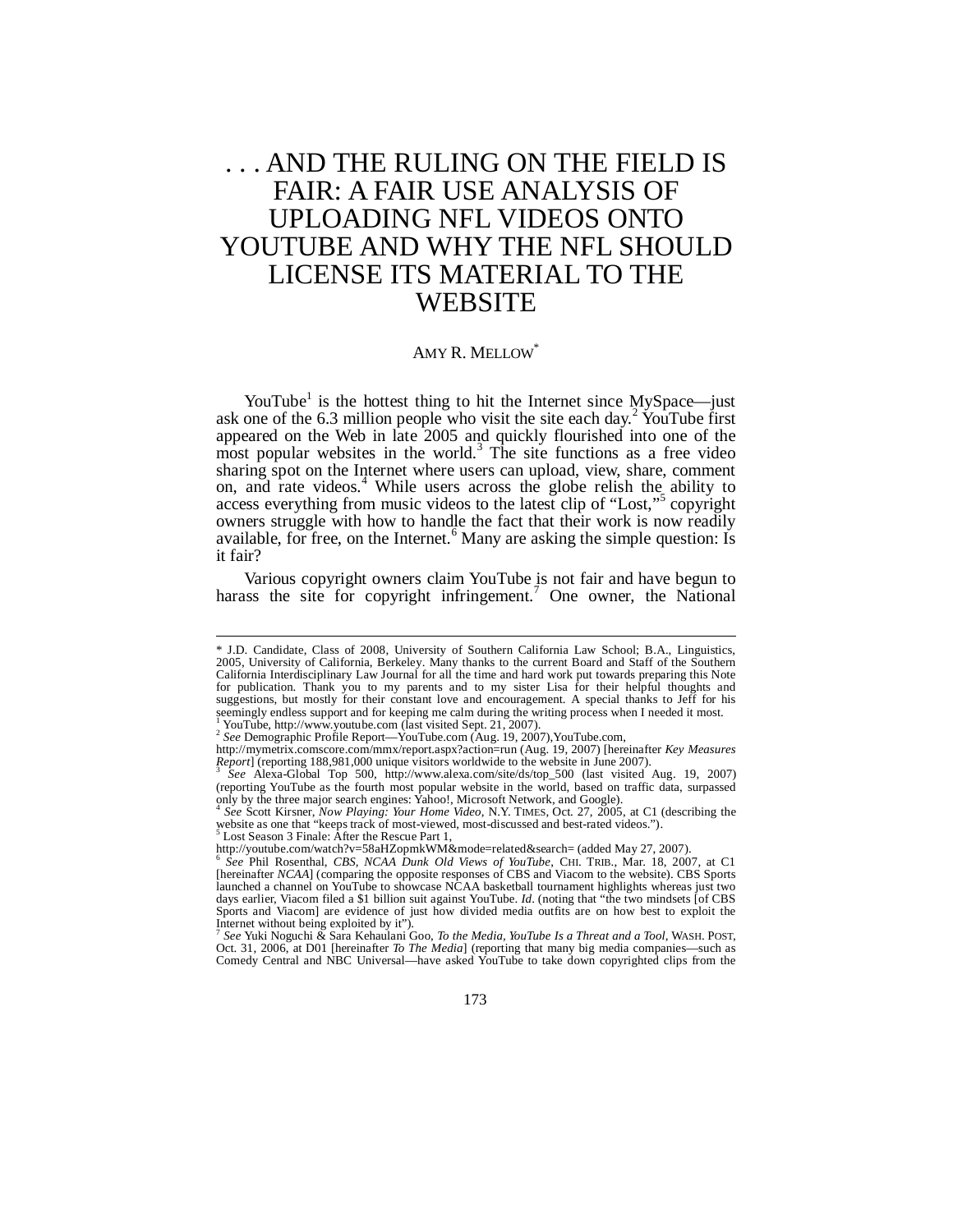Football League (hereinafter the "NFL" or "the League"), recently took severe action to stop online circulation of its material. In the fall of 2006, the NFL demanded that YouTube remove over 3000 video clips of NFL games posted on the website, claiming that the postings constituted copyright infringement.  $8$  YouTube, a young and compliant company not yet ready to fight the war on copyright, abided by the League's request and took down the specified clips.<sup>9</sup> Despite YouTube's compliance with the NFL, the question remains: Did YouTube have to comply with the League's demands? The answer is probably not. The reason is that the use of many, if not most, of the 3000 clips likely constituted fair use, a legal privilege allowing for the use of copyrighted material without permission from the copyright owner.

 Had YouTube not removed the clips, the NFL would have probably sued the website for copyright infringement and in return, the website would have likely asserted the fair use defense. In the hypothetical suit of *The National Football League v. YouTube, Inc.*, a court would be required to weigh several factors to determine whether use of NFL game clips on YouTube does in fact amount to fair use.<sup>10</sup> This Note will weigh those factors and will evaluate whether certain fragments of NFL games, such as brilliant plays, humorous touchdown celebrations, and questionable referee calls may be posted on the website without consent from the NFL in the name of "promoting the Progress of Science and the useful Arts."<sup>11</sup> The Note argues that because the posted footage functions as the subject of comment and criticism, a court should permit the postings under the fair use doctrine, which exists primarily to protect such functions. The Note further concludes that allowing the clips to appear on YouTube's website results in as many benefits to the NFL as it does to users, and should therefore be sanctioned not only by courts and policymakers, but also by the League itself.

Part I briefly explains copyright law and describes fair use, why it exists, and how it evolved from a judge-made doctrine into a full-fledged federal statute. In addition, Part I emphasizes the vagueness of the doctrine by pointing out how each fair use case requires a customized analysis. Part II describes the history and current aspects of the YouTube website, documenting the Internet phenomenon from its inception in early 2005 to its status today as a household name. Part II concludes by summarizing the events of late 2006, which led to the removal of over 3000 NFL clips from

website). *See also* James Montgomery, *YouTube Slapped With First Copyright Lawsuit For Video Posted Without Permission*, MTV NEWS, July 19, 2006,

http://www.mtv.com/news/articles/1536695/20060719/id\_0.jhtml (commenting on the first copyright infringement suit brought against YouTube by Robert Tur on July 14, 2006 for footage he shot from a helicopter during the Los Angeles riots in April of 1992); See also Joe Nocera, Awaiting a Compromise<br>on YouTube, N.Y. TIMES, Mar. 17, 2007, at C1 [hereinafter Awaiting a Compromise] (reporting that

Viacom filed a \$1 billion copyright infringement suit against YouTube).<br><sup>8</sup> See John Ryan, *Forced to Drop 'The Catch'*, MERCURY NEWS, Nov. 7, 2006, *available at*<br>http://mercurynews.com/mld/mercurynews/sports/football/nfl 9 *See id*.

<sup>10</sup> *See* 17 U.S.C. § 107 (1992) (listing the four main factors evaluated in a fair use analysis). *See generally* ROBERT A. GORMAN & JANE C. GINSBURG, COPYRIGHT: CASES AND MATERIALS 715–847 (7th ed. 2006) [hereinafter *Copyright*] (offering background and explanation of the fair use doctrine). <sup>11</sup> U.S. CONST. art. I, § 8, cl. 8.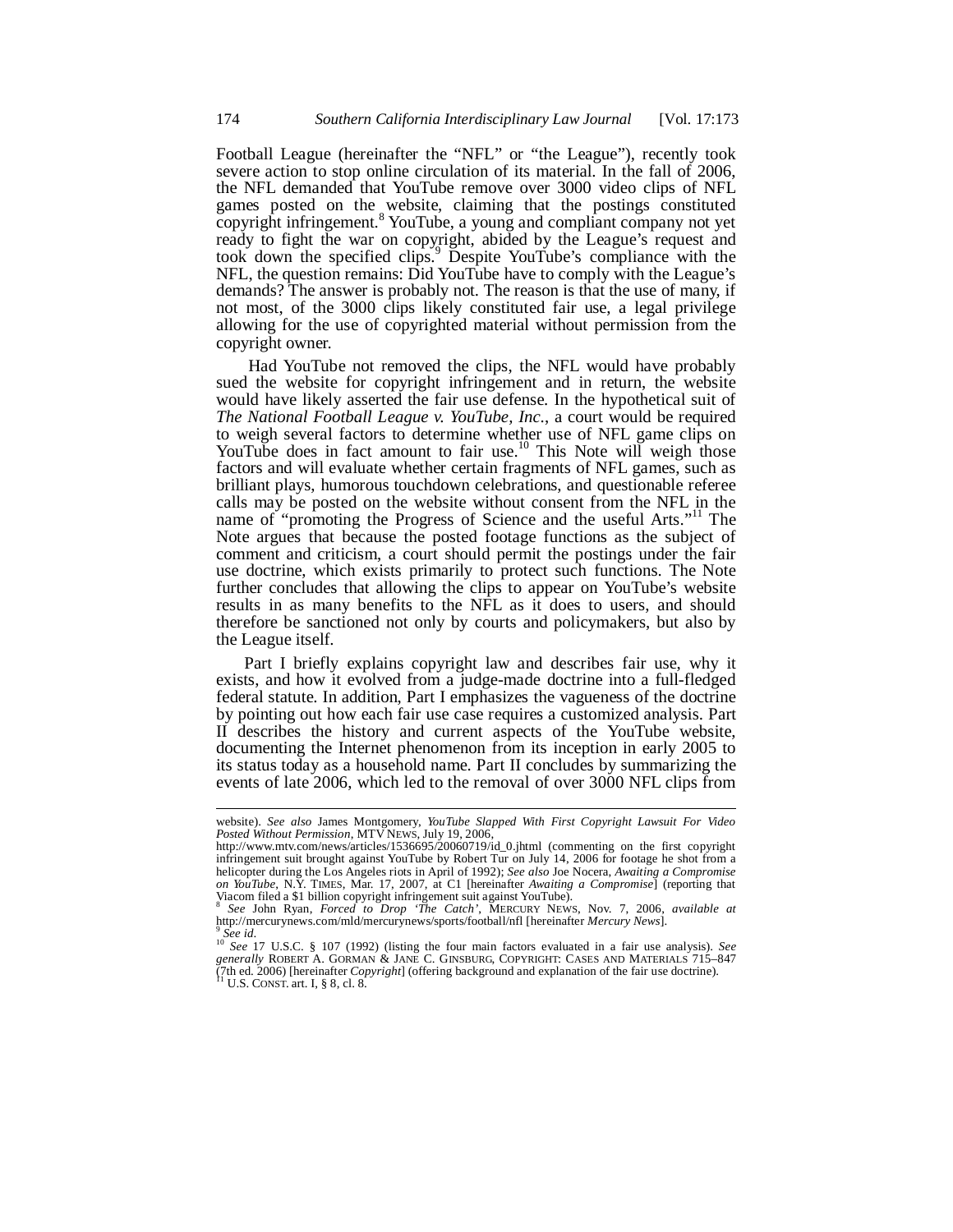the website. Part III separately examines each of the four fair use statutory factors as they apply to the NFL-YouTube hypothetical suit, concluding that posting of the footage likely meets the criteria for fair use. Part IV explores the potential benefits to the NFL if the League allowed the clips on YouTube, and argues that it would be in the interest of the NFL to make its material available on the site. Lastly, the Note concludes that in the case of posting NFL clips on YouTube, fair use cannot be ruled out as a potentially successful defense; thus, the NFL should avoid debating the issue in court and embrace YouTube as a vehicle for promotion by licensing its footage to the website.

#### I. THE FAIR USE DEFENSE

### A. WHAT IS A COPYRIGHT?

A copyright is a property right in an original work giving the holder the exclusive right to reproduce, adapt, distribute, perform, and display the work.<sup>12</sup> Contrary to popular knowledge, the purpose of granting these exclusive rights is not for the primary benefit of the author, but for the benefit of the public.<sup>13</sup> Accordingly, when situations arise in which copyright restrictions inhibit dissemination, learning, or creativity, the interests of copyright owners must yield to the public.<sup>14</sup> In this way, copyright owners face numerous limitations, mostly statutory, on their exclusive rights, including perhaps the most noteworthy limitation: fair  $use.$ <sup>15</sup>

## B. FAIR USE: WHEN IS COPYING OKAY?

Fair use is a privilege that allows someone other than the copyright owner to use the copyrighted material in a reasonable and limited manner without the author's permission, notwithstanding the monopoly granted to the owner.<sup>16</sup> Fair use is an affirmative defense,<sup>17</sup> employed to counter a copyright infringement claim. Without the fair use defense, federal copyright law would become exceedingly harsh by giving authors<sup>18</sup> too much power and thereby limiting future creations.<sup>19</sup> The Second Circuit has

<sup>12</sup> BLACK'S LAW DICTIONARY 361 (8th ed. 2004) [hereinafter *Black's Law*].

<sup>&</sup>lt;sup>13</sup> See ROBERT P. MERGES, PETER S. MENELL & MARK A. LEMLEY, INTELLECTUAL PROPERTY IN THE NEW TECHNOLOGICAL AGE 374–75 (4th ed. 2006) [hereinafter *Intellectual Property*] (stating that "[T]he predominant philosophical framework undergirding American copyright law, however, is utilitarian"). *See also* Twentieth Century Music Corp. v. Aiken, 422 U.S. 151, 156 (1975) ("[T]he sole interest of the United States and the primary object in conferring the monopoly [in the authors]. . . lie in the general benefits derived by the public from the labors of authors"). *See also* H.R. REP. NO. 60-2222 (1909) (discussing how the ultimate purpose of copyright legislation is for the public's benefit).

<sup>14</sup> *See Copyright*, *supra* note 10, at 15. <sup>15</sup> *See id*. at 715.

<sup>16</sup> *See Black's Law*, *supra* note 12, at 634.

<sup>&</sup>lt;sup>17</sup> Fair use has traditionally been treated as an affirmative defense; however, some believe fair use should no longer be considered an infringement to be excused, but rather a right granted by the 1976 Copyright Act. Bateman v. Mnemonics, Inc., 79 F.3d 1532, 1542 n.22 (11th Cir. 1996).

The term "authors," in the context of the Copyright Clause, refers not only to creators of written works, but also to creators of any copyrightable work. <sup>19</sup> Compare the utilitarian theory underlying copyright law with the central theory behind patent law,

which is an economic-incentive theory. *See Intellectual Property*, *supra* note 13, at 127 (explaining the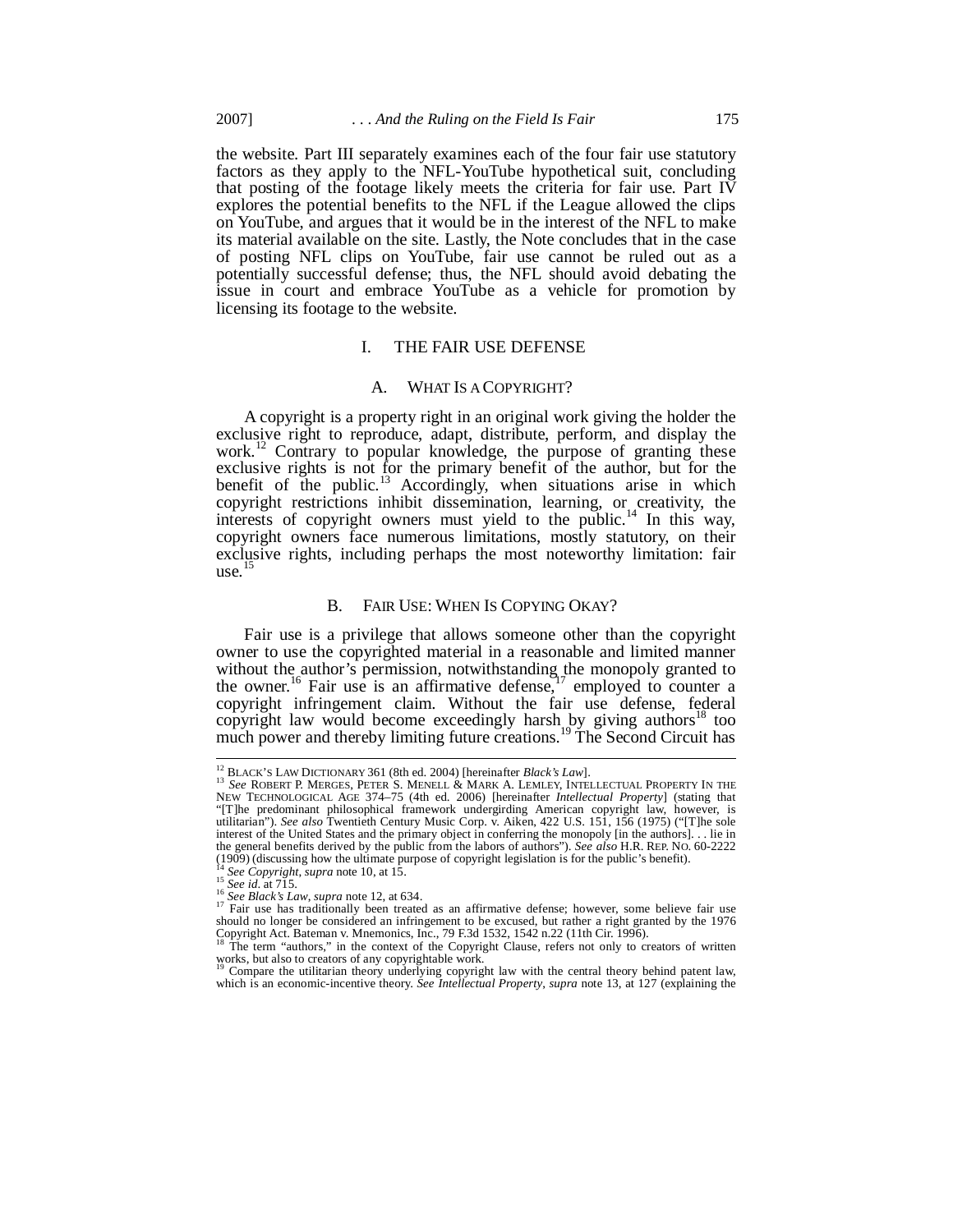said that the affirmative defense of fair use "permits courts to avoid rigid application of the copyright statute when, on occasion, it would stifle the very creativity which that law is designed to foster."<sup>20</sup> For example, by virtue of fair use, a critic is able to quote certain passages from a book to use in a review without obtaining prior consent by the author. Federal copyright law favors this use because it allows for the creation of a new work: a book review.

Fair use developed in the courts as a judge-made rule of reason. In the mid-nineteenth century, Justice Joseph Story introduced the concept of fair use or, as he called it, fair abridgment, in *Folsom v. Marsh*. <sup>21</sup> In *Folsom*, the defendant copied nearly seven thousand pages from plaintiff's twelvevolume biography on George Washington.<sup>22</sup> The defendant did not copy the entire work, for this would have clearly been copyright infringement. Rather, the defendant extracted portions of the work verbatim, 353 pages in all, in order to produce a shortened version of the biography—only two volumes in length.<sup>23</sup> The defendant proceeded to sell his condensed version at a considerably lower price than plaintiff's twelve-volume work. Relying on earlier English cases concerning fair abridgement, Justice Story described the procedure used to evaluate these types of situations: "In deciding questions of this sort, look to the nature and objects of the selections made, the quantity and value of materials used, and the degree in which the use may prejudice the sale, or diminish the profits, or supersede the objects of the original work."<sup>24</sup> In the end, Story found for the plaintiff, basing his finding on the presumption that allowing the sale of the condensed version would greatly reduce the economic incentive for others to produce original biographies.<sup>25</sup> Moreover, Justice Story stated that finding fair abridgment would not serve a specific public interest in the dissemination of art and knowledge since the defendant was not creating a new work or putting the original work to a new use.<sup>26</sup>

Justice Story's description of the factors he used in assessing fair use became the framework employed by courts across the nation in every subsequent fair use case. Congress eventually codified Justice Story's framework in the 1976 revision of the federal copyright  $act<sup>27</sup>$  It is easy to see how Justice Story's commentary on fair use shaped the modern day

economic-incentive theory behind patent law and highlighting the fact that under patent law, the inventor gains full economic rewards of her invention).

<sup>20</sup> Iowa State Univ. Research Found., Inc. v. Am. Broad. Cos., 621 F.2d 57, 60 (2d Cir. 1980). The Supreme Court has quoted this language several times. *See, e.g.*, Campbell v. Acuff-Rose Music, Inc., 510 U.S. 569, 577 (1994) (quoting Stewart v. Abend, 495 U.S. 207, 236 (1990)).<br><sup>21</sup> Folsom v. Marsh, 9 F. Cas. 342, 345

 $(N_0. 8136)$ .

<sup>22</sup> *Folsom*, 9 F. Cas. at 345. <sup>23</sup> *Id*.

 $^{24}$  *Id.* at 348.

<sup>&</sup>lt;sup>25</sup> *Id.* at 349 (stating that if the defendant may legally take from the plaintiff's work, there is no reason why others will not follow suit).

<sup>26</sup> *See id*. at 345. <sup>27</sup> 17 U.S.C. § 107.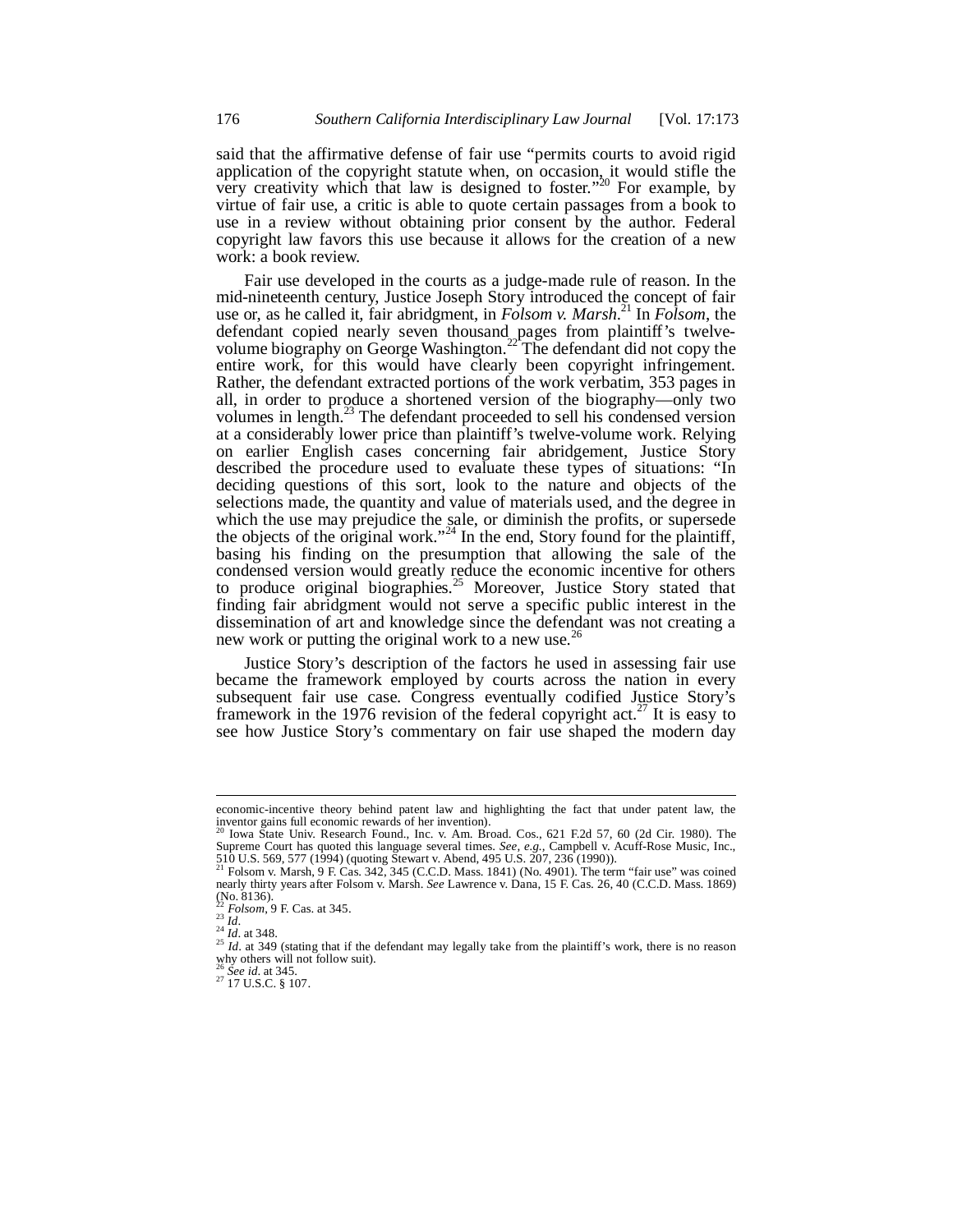statute, as the numbered factors correspond almost precisely to the Justice's suggested analysis.<sup>28</sup>

Although Congress's statutory recognition of the fair use doctrine provides some guidance to both users and courts, the statute fails to define the doctrine or shed any new light on the boundaries of the defense. Instead, the intent behind the codification was merely "to restate the present judicial doctrine of fair use, not to change, narrow, or enlarge it in any way."<sup>29</sup> The House of Representatives explained its loose articulation of fair use:

Although the courts have considered and ruled upon the fair use doctrine over and over again, no real definition of the concept has ever emerged. Indeed, since the doctrine is an equitable rule of reason, no generally applicable definition is possible, and each case raising the question [of fair use] must be decided on its own facts. $30$ 

Three decades and countless cases later, the judicial system still lacks a bright line rule dictating when fair use may be used. One case declared that the doctrine actually "defies definition."<sup>31</sup> Accordingly, fair use requires a delicate balancing process in which the four statutory factors $32$  help determine whether public benefit outweighs an author's rights. This Note will analyze each of the four factors, like a court would, as they relate to the hypothetical case between the NFL and YouTube.

# II. THE YOUTUBE PHENOMENON

In December of 2006, *Time Magazine* revealed its annual Person of the Year cover, which featured a YouTube screen and a foil mirror.<sup>33</sup> The cover showcased the twenty-first-century individual for being "the person who most affect [s] the news and our lives, for good or for ill."<sup>34</sup> A computer

<sup>28</sup> The Fair Use statute reads in full:

Notwithstanding the provisions of sections 106 and 106A [17 U.S.C. §§ 106 AND 106A], the fair use of a copyrighted work, including such use by reproduction in copies or phonorecords or by any other means specified by that section, for purposes such as criticism, comment, news reporting, teaching (including multiple copies for classroom use), scholarship, or research, is not an infringement of copyright. In determining whether the use made of a work in any particular case is a fair use the factors to be considered shall include—

<sup>(1)</sup> the purpose and character of the use, including whether such use is of a commercial nature or is for nonprofit educational purposes;

<sup>(2)</sup> the nature of the copyrighted work;

<sup>(3)</sup> the amount and substantiality of the portion used in relation to the copyrighted work as a whole; and

<sup>(4)</sup> the effect of the use upon the potential market for or value of the copyright work.

The fact that a work is unpublished shall not itself bar a finding of fair use if such finding is made upon consideration of all of the above factors.

<sup>17</sup> U.S.C. § 107. <sup>29</sup> H.R. REP. NO. 94-1476, at 66 (1976).

<sup>30</sup> *Id*. at 65.

<sup>&</sup>lt;sup>31</sup> Time, Inc. v. Bernard Geis Assocs., 293 F. Supp. 130, 143 (S.D.N.Y. 1968).<br><sup>32</sup> A fair use analysis is not limited to the four identified statutory factors. *See* 4 NIMMER ON COPYRIGHT, at § 13.05[A] (2007) [hereinaf are merely by way of example, and are not an exhaustive enumeration.").<br><sup>33</sup> TIME, Dec. 25, 2006, cover.

<sup>34</sup> '*You' Named Time's Person of 2006*, BBC NEWS, Dec. 17, 2006,

http://news.bbc.co.uk/2/hi/technology/6187113.stm.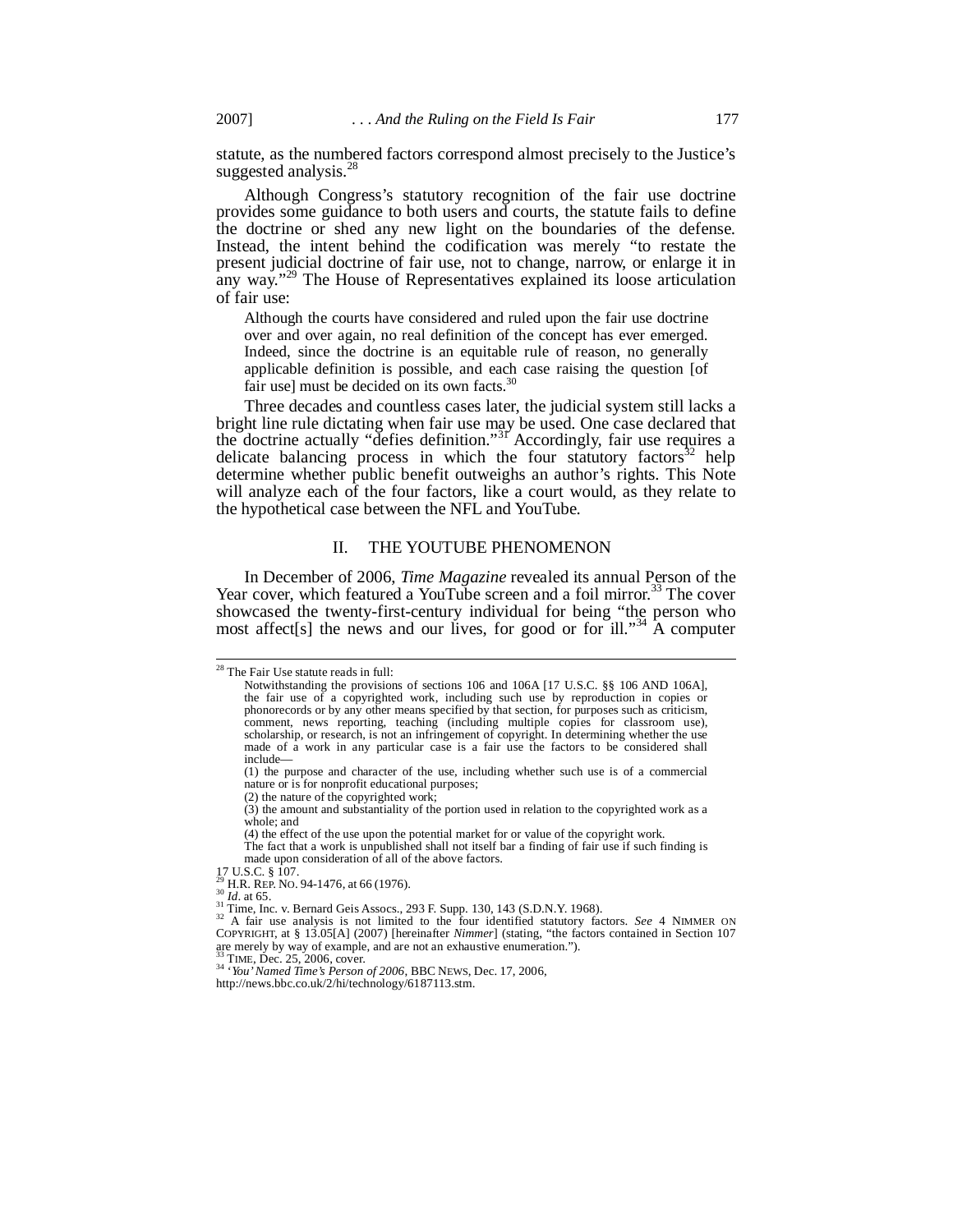displaying the recognizable YouTube screen proved the best way for *Time* to convey the concept of the influential user. The website itself was named *Time Magazine's* "Invention of the Year" for 2006.<sup>35</sup> At the forefront of interactive websites,  $36$  YouTube has become one of the most familiar Internet destinations that allow users to comment on the world around them.

On February 15, 2005, three young entrepreneurs activated the domain name "YouTube.com" and began developing the website. Chad Hurley, Steve Chen, and Jawed Karim envisioned a place where people could engage in new ways by sharing and commenting on videos.<sup>37</sup> In November of 2005, their vision became reality—virtual reality. YouTube made its official debut as a personal video sharing service and quickly evolved into an Internet hot spot that users frequent not only for entertainment, but for information and opinion as well. YouTube stresses the importance of feedback, $38$  which is why users often visit the site to read what others have said about a certain video clip. Each YouTube video includes a section entitled "Comments & Responses," where users can post a text or video comment in response to the featured posting.<sup>39</sup> In addition, users can rate the video, flag it as a "favorite," or share it with fellow YouTube members, rendering the site more than a mere viewing service.

By the summer of 2006, YouTube reached a popularity even its creators never fathomed. According to *Hitwise*, an online competitive intelligence service, in July of 2006, YouTube video clips accounted for sixty percent of all videos viewed online.<sup>40</sup> That same month, the Nielsen/NetRatings, another Internet audience measurement firm, found that the site played host to almost twenty million visitors each month.<sup>41</sup>

As the site continued to grow, concerns surrounding copyright infringement surfaced. Although YouTube asks its users to "respect copyright,"<sup>42</sup> infringing content inevitably appears on the site. The content on YouTube consists largely of amateur videos such as videoblogging<sup>43</sup> and

<sup>35</sup> Lev Grossman, *The People's Network*, TIME, Nov. 13, 2006, at 62.

<sup>36</sup> Other popular interactive websites include The Facebook (http://www.facebook.com), MySpace (http://www.myspace.com), and Wikipedia (http://www.wikpedia.org).

<sup>37</sup> About YouTube, http://youtube.com/t/about (last visited Sept. 21, 2007). *See also* Brad Stone, *Video Napster?*, NEWSWEEK, Mar. 1, 2006, *available at*

http://www.msnbc.msn.com/id/11617588/site/newsweek/ (reporting that the YouTube founders were tired of having to download "bulky" clips in order to watch a video on the Internet and wanted to make it easier for people, without the "clunky experience").<br><sup>38</sup> YouTube Community Guidelines, http://youtube.com/t/community\_guidelines (last visited Oct. 25,

<sup>2007) [</sup>hereinafter *Community Guidelines*]. <sup>39</sup> The majority of YouTube video postings are accompanied by numerous comments and some boast as

many as 5232 text comments. *See* Age of Consent, http://www.youtube.com/watch?v=DdXpY9PjwjA (last visited Oct. 25, 2007). Some videos even spur other users to post responses in video form. *See id*.

<sup>&</sup>lt;sup>40</sup> *YouTube Serves up 100 Million Videos a Day*, USA TODAY, (July 16, 2006), http://usatoday.com/tech/news/2006-07-16-youtube-views\_x.htm.

<sup>41</sup> *Id*. As of June 2007, the site plays host to over 188 million visitors per month. *See Key Measures Report*, *supra* note 2.

<sup>42</sup> *Community Guidelines*, *supra* note 38.

<sup>43</sup> A method of visual communication usually in the form of an online personal diary. Ellen Lee, *Video Bloggers Claim Spotlight; Online Diaries Looking a lot Like Televsion*, S.F. CHRON., May 1, 2006, at C1 (explaining how online diarists use video clips in place of text). *See also* JAY DEDMAN & JOSHUA PAUL, VIDEOBLOGGING 4 (Wiley Publishing, Inc. 2006) (describing videoblogging as a way "each person can express herself in a personal and highly effective manner").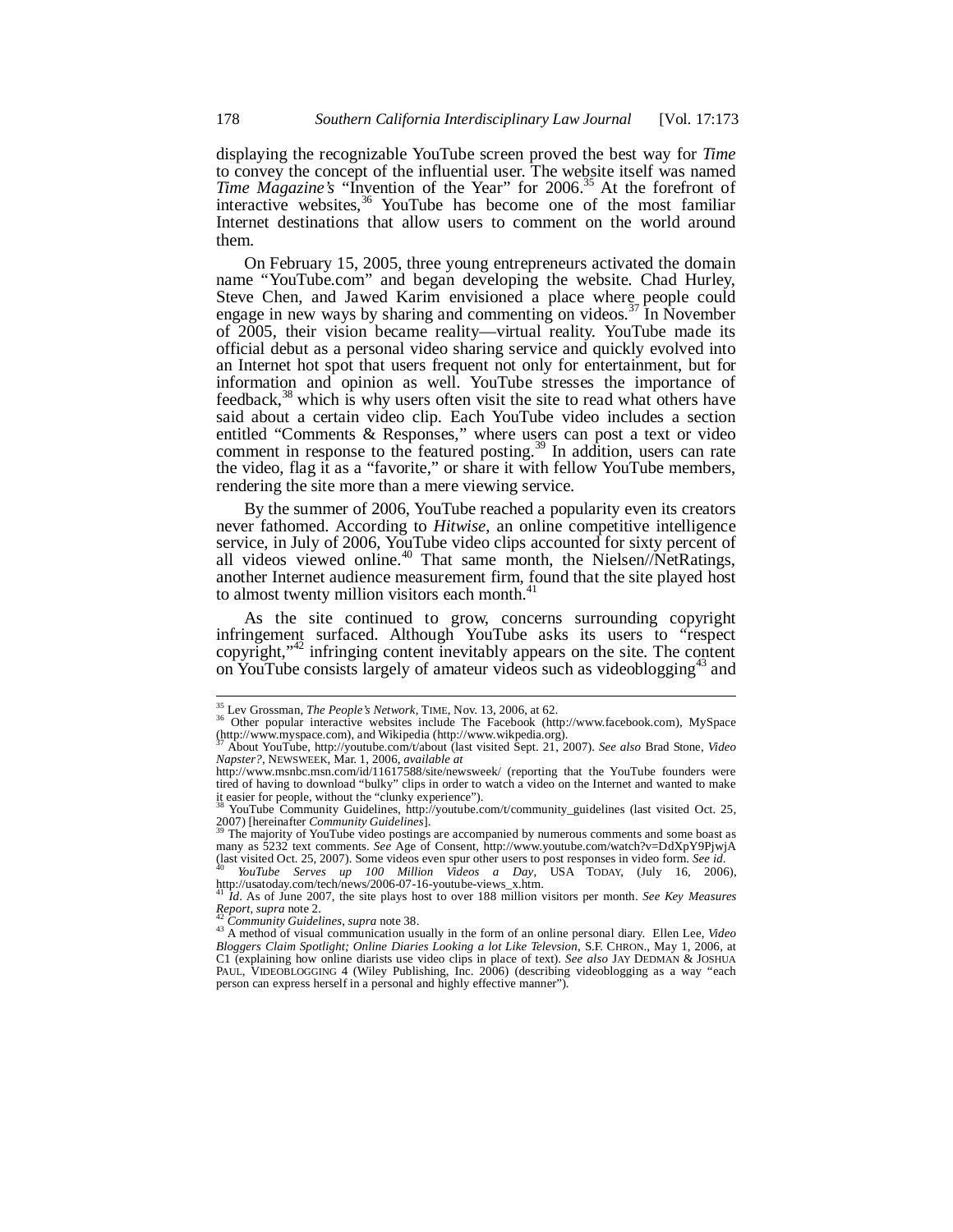short original movies. However, a sizable portion of the site's content includes copyrighted material such as television show clips, commercials, and complete music videos. Generally, unless a copyright owner reports illegally uploaded material, YouTube discovers the infringing content through self-policing. That is, YouTube employees identify the infringing content through search terms that uploaders associate with the clips and then delete the videos from the site.<sup>4</sup>

In late 2006, the NFL joined the ranks of content owners complaining to YouTube about copyright infringement. On November 6, 2006, the NFL, dubbed the "No Fun League" by many aggravated fans,<sup>45</sup> demanded that YouTube remove over  $3000$  clips featuring NFL game footage.<sup>46</sup> The site complied, $47$  maintaining its safe harbor through the Digital Millennium Copyright Act ("DMCA").<sup>48</sup> While removing the NFL clips from YouTube was a prudent move, such action may not have been necessary given that most of the postings probably constitute fair use, as will be argued here, and therefore can be uploaded without the NFL's consent.

## III. IS IT FAIR? A FAIR USE ANALYSIS OF UPLOADING NFL MATERIAL ONTO YOUTUBE

## A. PURPOSE AND CHARACTER OF USE

The first factor in the four-part analysis requires an evaluation of "the purpose and character of the use, including whether such use is of a commercial nature or for nonprofit educational purposes."<sup>49</sup> The statute refrains from specifying which purposes, beyond "nonprofit educational" purposes, render a given use "fair"; however, the preamble to Section 107 notes several purposes most suitable for a finding of fair use: ". . .[use of a copyrighted work] for purposes such as criticism, comment, news reporting, teaching (including multiple copies for classroom use), scholarship or research, is not an infringement of copyright."<sup>50</sup> The preamble in no way represents an exhaustive listing of fair uses and courts should consider all four factors even if the use at issue does not fall within

<sup>&</sup>lt;sup>44</sup> As a way to circumvent the self-policing system employed by YouTube, some users have taken to creating alternative, less obvious words as search terms associated with a specific file so that a video can remain hidden inside the YouTube database available only to those who know the secret tag words. <sup>45</sup> *See e.g.*, *NFL Goes After YouTube and Temporarily Wins (But Not For Long!)*, (Nov. 9, 2006) http://thebiglead.com/?p=1315.

<sup>46</sup> *See Mercury News*, *supra* note 8. <sup>47</sup> *Id*.

<sup>48</sup> *See* Digital Millennium Copyright Act of 1998, Pub. L. No. 105-304, 112 Stat. 2860 (1998) (codified as amended in scattered sections of 17 U.S.C.). Title II of the DMCA, titled the Online Copyright Infringement Liability Limitation Act ["OCILLA"], creates a safe harbor for online service providers against copyright liability if they promptly block access to or remove from their systems any allegedly infringing material. *See also Awaiting a Compromise*, *supra* note 7 (discussing Viacom's point of view that the DMCA is not meant to protect companies like YouTube and actually results in harming the copyright owners by forcing them to spend money "hunting [clips] down and asking that they be removed").

 $49$  17 U.S.C. § 107.

<sup>50</sup> *Id*.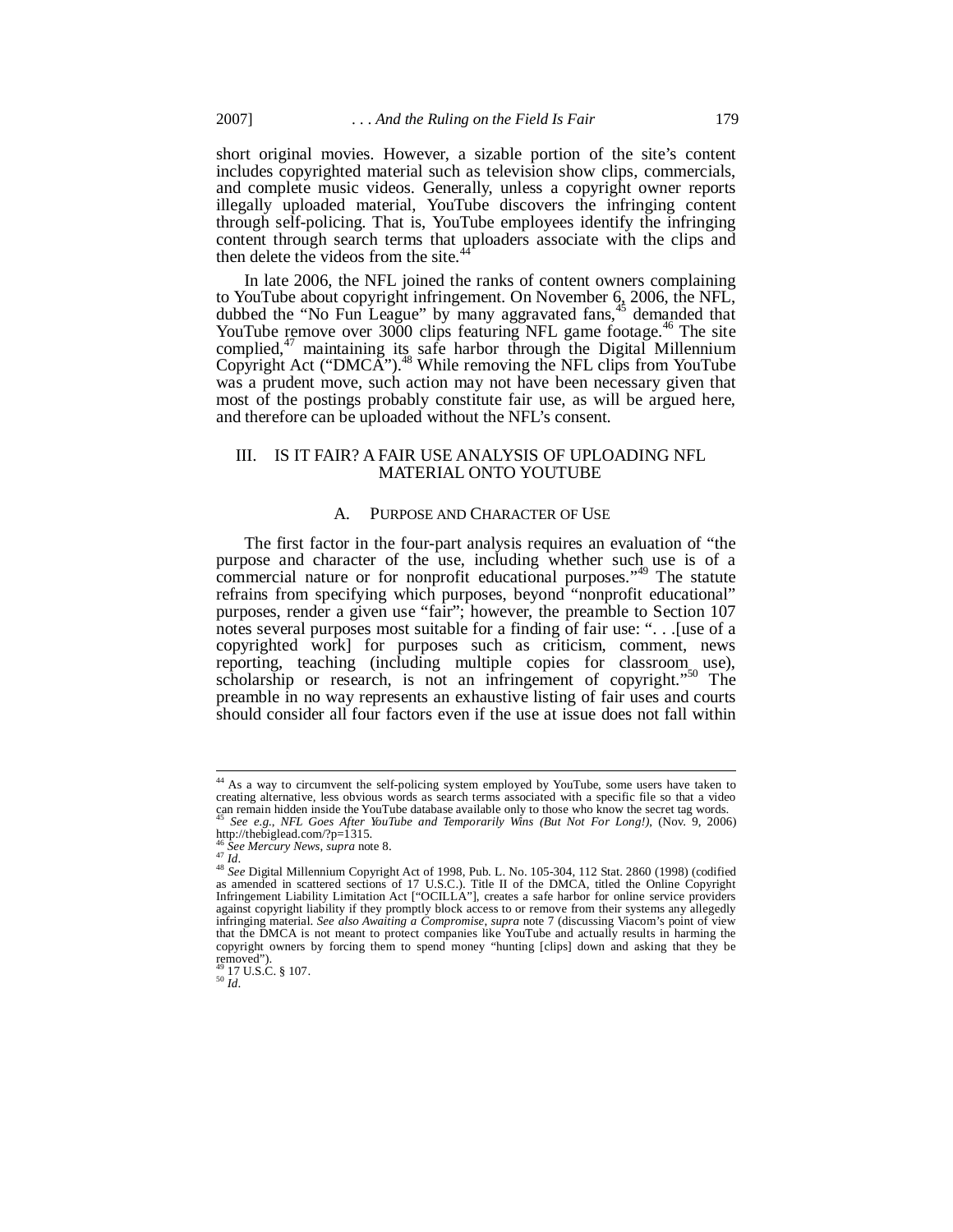the preamble enumeration.<sup>51</sup> The first factor investigation entails a two-part analysis: (1) evaluating the "transformative" use of the new work and (2) evaluating the "commercial" use of the new work.

## 1. *"Productive" or "Transformative" Use*

In 1990, Judge Pierre Leval proposed the term "transformative" to describe a work that employs copyrighted material in such a manner that it creates a new work with a different purpose than the original.<sup>52</sup> Hence, a work may be considered transformative if it does not "merely supersede" the original creation, but instead "adds something new, with a further purpose or different character [than the original]. . . . . . . . A leading fair use case discussing transformative use is *Campbell v. Acuff-Rose Music, Inc.*, summarized below.

#### a. Campbell v. Acuff-Rose Music, Inc.

In *Campbell v. Acuff-Rose Music, Inc.*, the owners of the 1964 song "Oh, Pretty Woman" sued the rap group 2 Live Crew for copyright infringement after the group released a song entitled "Pretty Woman." Besides bearing essentially the same title, the group's song parodies the idealistic image of a woman that the original song evokes by "substituting [the original] predictable lyrics with shocking ones."<sup>55</sup> At the outset of its analysis, the Supreme Court stated that an important step in a fair use investigation is to ask whether and to what extent the new work is transformative.<sup>56</sup> The Court stressed the importance of criticism in society and reminded other courts that using existing material is often necessary to create criticisms.<sup>57</sup> In its decision, the Supreme Court held that a parody, such as 2 Live Crew's "Pretty Woman," like other comments or criticism, has transformative value because it provides a "social benefit" by "shedding light on an earlier work."<sup>58</sup>

### *b. Analysis*

YouTube's use of NFL clips is arguably transformative. Even though the footage remains largely unchanged, once posted on the website, the clips take on new meaning in a new setting, to be viewed in a different light than before, not only to be watched, but to be critiqued, praised, compared, and distinguished. Certainly, a football highlight serves the purpose of

 $^{58}\,\tilde{I}d.$ 

<sup>51</sup> *See* 17 U.S.C. § 101 (2005) (noting that the purposes listed in the preamble of Section 107 are preceded by "such as," indicating that the listing is "illustrative and not limitive."). <sup>52</sup> *See* Pierre N. Leval, Comment, *Toward a Fair Use Standard*, 103 HARV. L. REV. 1111 (1990)

<sup>[</sup>hereinafter *Leval*].

<sup>53</sup> *Campbell*, 510 U.S. at 579. <sup>54</sup> *See id*. at 573.

<sup>55</sup> *Id*.

<sup>&</sup>lt;sup>56</sup> See id. at 579. See also Castle Rock Entm't v. Carol Publ'g Group, Inc., 150 F.3d 132, 142 (2d Cir. 1998) (quoting Leval) (stating that Leval frames this question as being whether "the secondary use adds value to the transformed in the creation of new information, new aesthetics, new insights and understandings—this is the very type of activity that the fair use doctrine intends to protect for the enrichment of society."). <sup>57</sup> *See Campbell*, 510 U.S. at 579.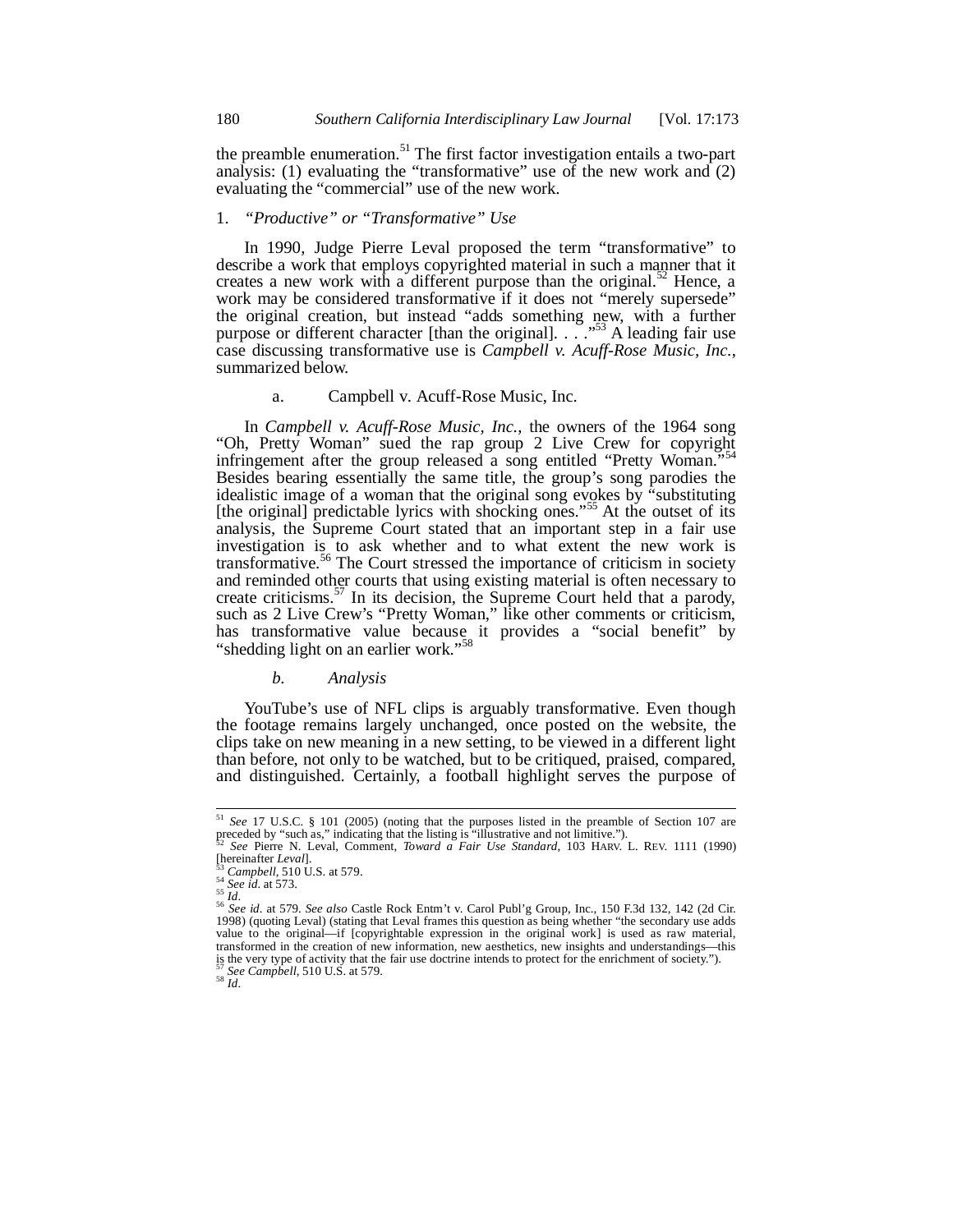entertainment on YouTube just as it did in the original broadcast; however, once posted online, the footage begins to perform additional purposes: to stimulate discussion, inspire commentary, and spark debate.

The YouTube website plainly states such purposes, emphasizing that videos are uploaded as a means of creating a forum for dialogue.<sup>59</sup> The "YouTube Team" reminds users to "[L]et folks know what you think" and encourages them to "leave comments, rate videos, [and] make [their] own responses to videos that affect [them]."<sup>60</sup> According to the website, "[F]eedback's part of the experience."<sup>61</sup> Furthermore, once posted on YouTube, a clip is rated by viewers,  $62$  positioning the highlight within the context of similar highlights, thus giving new meaning to the clip itself.

No longer is a spectacular end zone catch by Chad Johnson merely enjoyable to watch; once on YouTube, it becomes "the best catch in team history," "the #3 best catch of all time," or even the basis for one fan's theory of why Johnson is the most talented player in the League. Some NFL highlights trigger debates on issues far larger than the individual clip itself. For example, a single clip spurred debate about which sport requires more talent: American football or European soccer.<sup>63</sup> In situations like this, the clip acts as a springboard for dialogue not only between friends, but also among strangers around the world.<sup>64</sup> The clip no longer solely entertains, but now serves as "raw material" from which to create "new insights and understandings."<sup>65</sup>

Just as the parody in *Campbell* provided a "social benefit" by "shedding light on an earlier work,"<sup>66</sup> NFL clips on YouTube enrich society by evoking assessment and producing commentary on the initial broadcast of a game. A good understanding as to why people post these clips will lead one to recognize that the clips are not being copied for archival purposes,<sup>6</sup> but to generate thought and reaction. Therefore, just as the Supreme Court deemed the parody in *Campbell* as having transformative value, a court is likely to find such a value in YouTube postings of NFL clips.

<sup>59</sup> *See id*. <sup>60</sup> *Id*.

<sup>61</sup> *Id*.

<sup>62</sup> *See id*. (explaining that rating videos is one of the many "ways to participate [on YouTube]."). *See also* YouTube Help Center–Featured Videos,

http://www.google.com/support/youtube/bin/answer.py?answer=55751&query=rating&topic=&type= (explaining that after YouTube members rate the videos they like, the company reviews the highly-rated videos for consideration in the "Featured Videos" section of the home page and the featured videos on the "Categories" page).

<sup>63</sup> *See* NFL Clips, http://www.youtube.com/watch?v=HI3i7ZvDiu8&mode=related&search= (last visited Sept. 21, 2007) (displaying comments such as, "Rugby is tougher than the NFL" and retorts like, "[T]he NFL is the pinnacle of sports in the world."). <sup>64</sup> *See id*. (including comments from users in Switzerland, Croatia, and Germany, among other countries

around the world).

Castle Rock Entm't, 150 F.3d at 142 (quoting Leval).

<sup>&</sup>lt;sup>66</sup> Campbell, 510 U.S. at 579.<br><sup>67</sup> Cf. Am. Geophysical Union v. Texaco Inc., 60 F.3d 913 (2d Cir. 1994) (finding that the defendant's use of copyrighted works was not fair use since the defendant's purpose in using plai motivated by establishing a personal library).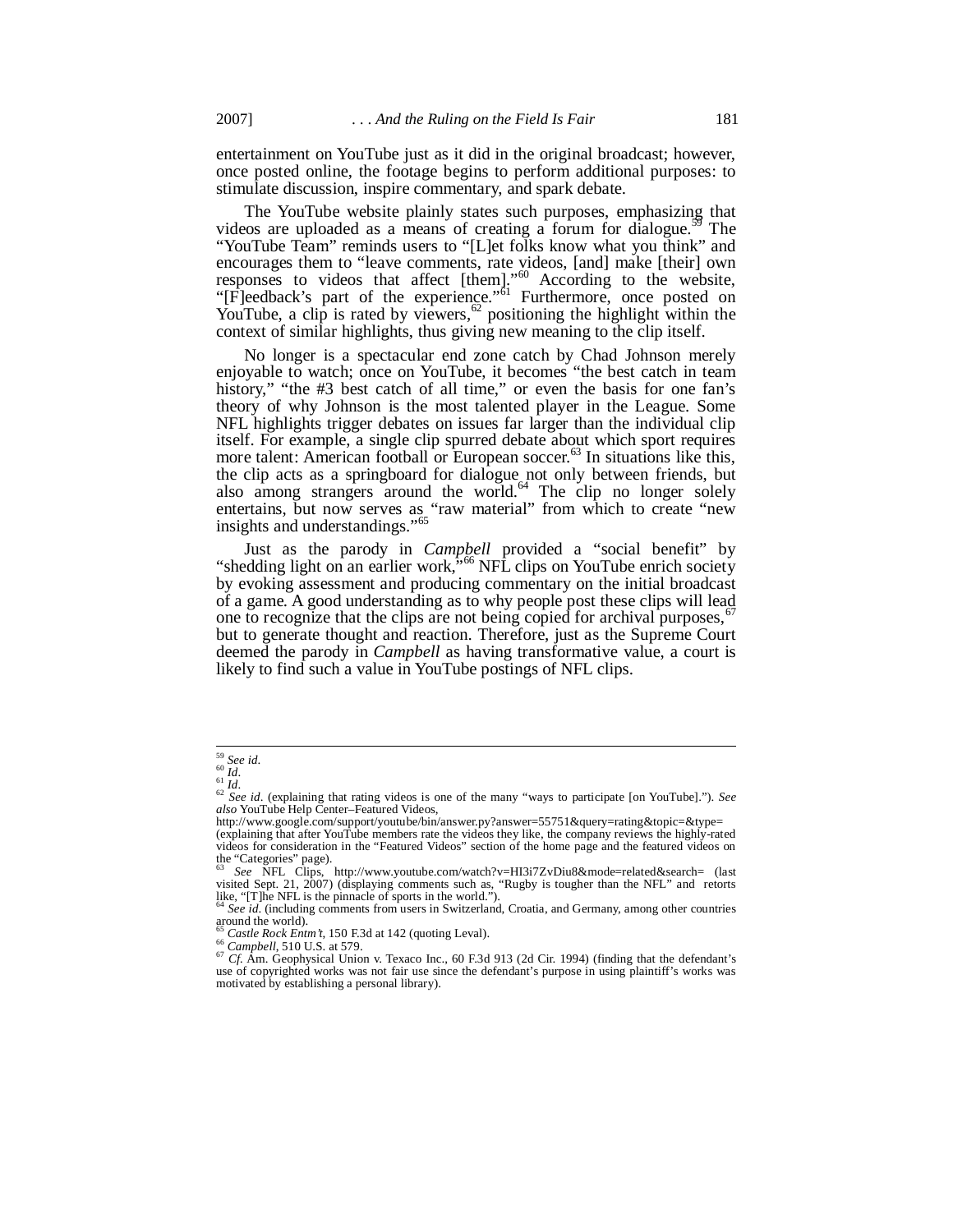# *c. Clips of Controversial Referee Calls*

Clips featuring controversial referee calls perfectly illustrate fair use. Such clips are by nature a form of criticism, which is one of the few examples the statute explicitly cites as a fair purpose.<sup>68</sup> Any sport that employs umpires or officials to referee a game involves inevitable disputes over certain calls. Professional football is no exception. During football games, officials occasionally make calls with which a coach, team, or set of fans does not agree. The League attempted to alleviate some of this controversy in 1999 when it instituted the "Instant Replay" challenge system.<sup>69</sup> This system allows coaches to "challenge" a call, thereby requesting the referees to watch a replay of the play at issue and possibly reverse the original ruling on the field.<sup>70</sup> Even with the addition of this system, controversial calls remain common.

In response to a "bad" call, a fan might post a clip of the relevant play on YouTube with a comment criticizing the officials and the League. In doing so, the fan tempts others to comment on the situation, either to agree or disagree with his original critique. Perhaps the fan hopes to generate enough comments on the play to act as a sort of petition directed at the NFL to improve its officiating. Whatever the outcome of such postings, clips featuring controversial referee calls are inherently a form of criticism and should therefore be permitted on YouTube under the fair use statute.

## 2. *Commercial Use*

Commercial use in the legal context means precisely what it does in everyday language: a way to make money. Although earning a profit off another's copyrighted work may seem inherently wrong, commercial use does not, by itself, defeat a fair use argument.<sup>71</sup> Despite this, many courts, including the Sixth Circuit *Campbell* Court, have tried, incorrectly, to employ the element as a decisive factor in the analysis,<sup> $72$ </sup> repeatedly citing the Supreme Court's language in *Sony Corp. of America v. Universal City Studios, Inc.<sup>73</sup>* In *Sony*, the Court stated: "every commercial use of copyrighted material is presumptively an unfair exploitation of the monopoly privilege that belongs to the owner of the copyright.  $\ldots$ <sup>74</sup> Taken literally, this statement destroys a fair use analysis in all but a few cases and

<sup>&</sup>lt;sup>68</sup> 17 U.S.C. § 107.<br><sup>69</sup> See Lonnie White, *Instant Replay; Football: NFL Gives It a Second Look, and Tagliabue Says New*<br>Computerized System Is Huge Improvement Over Version Used in the Late '80s, L.A. TIMES, Sept. 12, 1999, at D15 [hereinafter *Instant Replay*] (discussing the League's new computerized system and stating that while the system is not designed to cure all of the NFL's officiating problems, it will probably help improve the problems).

<sup>&</sup>lt;sup>70</sup> See id. (explaining the rules of the replay system and how the system will work with the addition of coaches' challenges).<br><sup>71</sup> See Nimmer, supra note 32, at § 13.05[A][1][c] (stating that "labeling a use as 'commerc

words, should not end the [fair use] analysis").<br><sup>72</sup> *Campbell*, 510 U.S. at 574 (stating that the Court of Appeals incorrectly held that the commercial

nature of defendant's parody rendered it presumptively unfair under Section § 107). *See also Am. Geophysical Union*, 60 F.3d at 921 (finding that the District Court placed undue emphasis on the fact that defendant was a "for-profit corporation").

Sony Corp. of Am. v. Universal City Studios, Inc., 464 U.S. 417 (1984).

<sup>74</sup> *Id*. at 451.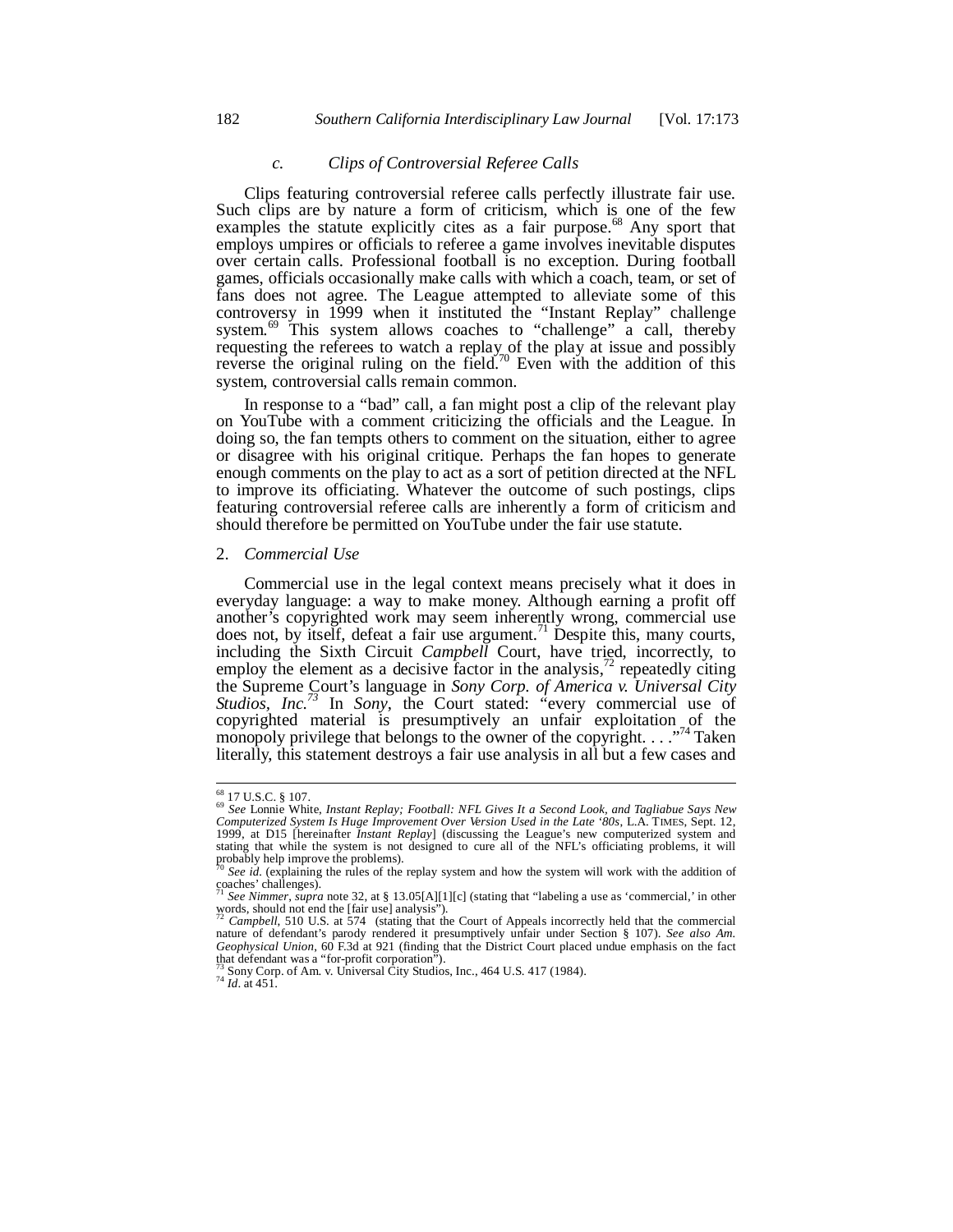eliminates the need to consider other factors, surely not what the Court intended to convey.<sup>75</sup>

The Second Circuit recognized this possible misinterpretation and, in an effort to explain the meaning of the sentence from *Sony*, stated, "only an unduly narrow reading of the language in Sony Corp. and an inattention to the context could lead to the conclusion that the Court intended to attach heightened significance to the element of commerciality."<sup>76</sup> The Supreme Court then clarified its statement from *Sony* in perhaps the best way it could: by reversing the Sixth Circuit's decision in *Campbell* on the grounds that the circuit court misinterpreted the *Sony* sentence.<sup>77</sup> By reversing the decision, the Court made clear that the commercial nature of a work is merely one element under consideration and warrants no more weight in a fair use analysis than any other factor.<sup>78</sup>

 The reason why many courts and even some circuits have begun to deemphasize the commercial factor is perhaps due to the undeniable fact that motives of profit pervade our capitalist society.<sup>79</sup> As the Second Circuit explained, "[s]ince many, if not most, secondary users seek at least some measure of commercial gain from their use, unduly emphasizing the commercial motivation of a copier will lead to an overly restrictive view of fair use."<sup>80</sup> Rather than be applied as a conclusive factor, the presence of commercial use, after considering the degree of earnings, should simply tilt the scale slightly against a finding of fair use.<sup>81</sup>

In the case of NFL clips on YouTube, it would be difficult to justify tilting the scale too much on account of commerciality. Despite the high price tag Google paid for the online video website in late  $2006$ ,  $82$  the value of the site is in its potential, not based on any actual current earnings. $83$  As recent as October of 2006, newspapers labeled the company as an "unprofitable start-up" and "a gamble" to purchase.<sup>84</sup>

<sup>75</sup> *See generally Nimmer*, *supra* note 32, at § 13.05 (discussing how the four fair use factors should be weighed equally, given that Congress has never explicitly stated that one factor is more important than another).

Maxtone-Graham v. Burtchaell, 803 F.2d 1253, 1262 (2d Cir. 1986).

<sup>77</sup> *Campbell*, 510 U.S. at 583–84.

<sup>&</sup>lt;sup>78</sup> See id. ("[T]he Court of Appeals inflated the significance of this fact [the commercial nature of the song] by applying a presumption ostensibly culled from Sony . . . . In giving virtually dispositive weight to the commercial nature of the parody, the Court of Appeals erred. The language of the statute makes clear that the commercial or non-profit educational purpose of a work is only one element of the first factor enquiry into its purpose and character.").

<sup>79</sup> *See id*. *See also Maxtone-Graham,* 803 F.2d at 1262 (noting that if "commercial" nature of a secondary use is over-emphasized in the analysis, "fair use would be virtually obliterated").

<sup>80</sup> *Am. Geophysical Union*, 60 F.3d at 921. <sup>81</sup> *See id*. at 922 ("[T]he greater the private economic rewards reaped by the secondary user (to the exclusion of broader public benefits), the more likely the first factor will favor the copyright holder and the less likely the use will be considered fair.").

<sup>82</sup> Eric Benderoff, *Google, YouTube Deal is a Wrap*, CHI. TRIB., Oct. 10, 2006, at C1 (reporting that Google Inc. purchased the YouTube website for \$1.65 billion).

<sup>83</sup> Sara Kehaulani Goo, *Google Gambles on Web Video*, WASH. POST, Oct. 10, 2006, at A01 (describing Google's purchase of YouTube in late 2006 for \$1.65 billion as "a deal that leaves the search giant betting on the future of online video."). <sup>84</sup> *See, e.g.*, *id*. (calling YouTube an "as-yet-unprofitable Silicon Valley start-up with two founders in

their twenties."). *See also The Trouble with YouTube; Internet Video*, THE ECONOMIST, Sept. 2, 2006 (reporting one estimate that YouTube loses more than \$500,000 per month).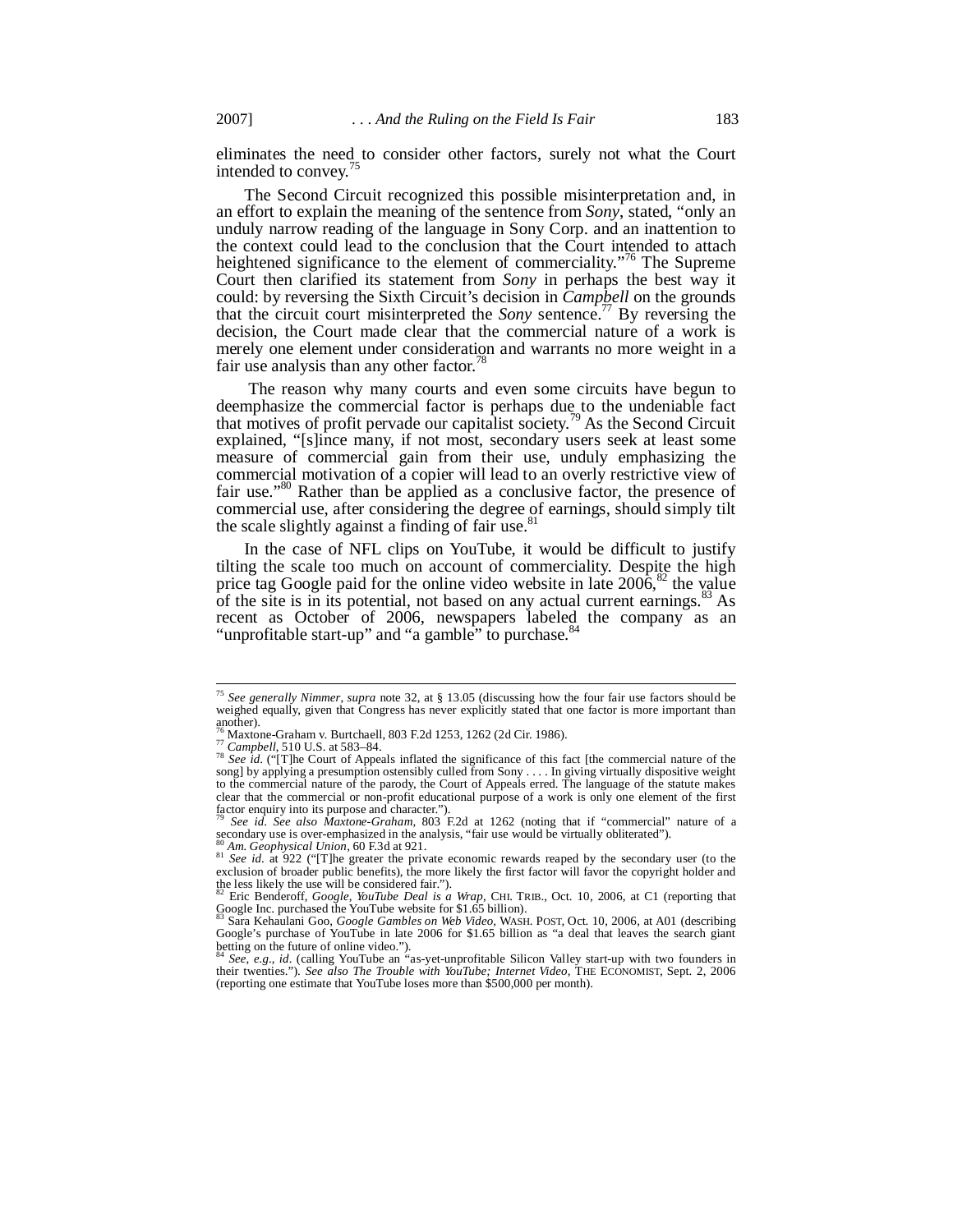At this time, the main way for YouTube to make a profit from posted NFL clips is to advertise within the page on which the clip plays.<sup>85</sup> While the clips are technically generating some money for the site, "for all its popularity, YouTube's revenue is relatively small."<sup>86</sup> One *Fortune* reporter points out that "[e]ven though YouTube profits from the traffic its videos draw, its model is more like that of a newspaper or magazine, where people exchange ideas with one another; the purpose, one can argue, is editorial rather than commercial."<sup>87</sup>

In January of 2007, YouTube announced its plans to begin sharing revenue with the website's users.<sup>88</sup> This change in the site's financial model appears to tilt the scale a little more against fair use, given the increase in people who will be profiting from posted videos. However, before the scale tips too far, one should note that a large reason for the change is based on promoting creation and dialogue, not on exploiting copyrighted materials.<sup>89</sup> Hurley, co-founder of YouTube, Inc., commented on the proposal at the World Economic Forum saying, "[w]e are getting an audience large enough where we have an opportunity to support creativity, to foster creativity through sharing revenue with our users."

Those who currently benefit financially consist of the company's owners and management, but will soon include many users. For these reasons, YouTube is a commercial business. Nevertheless, in a fair use analysis, the question is not whether a commercial use exists because, as the Second Circuit noted, commercial gain is inevitable and usually present;<sup>91</sup> rather, the question is how heavily the commerciality should weigh against a finding of fair use.<sup>92</sup> Furthermore, depending on how

<sup>91</sup> *Am. Geophysical Union*, 60 F.3d at 921.

<sup>92</sup> See Nimmer, *supra* note 32 at § 13.05 [A][1][c] ("[A]ny presumption that a commercial use is *ipso facto* unfair should be regarded as rebut[table] by the characteristics of a particular commercial use.").

<sup>&</sup>lt;sup>85</sup> There are other ways for YouTube to make money from the clips: "pre-roll" ads and "interstitial" ads. "Pre-roll" ads start at the beginning of a video whereas "interstitial" ads are those within a video, neither of which can be skipped through, thus forcing the user to watch the advertisements. YouTube has historically stayed away from this type of advertising, which is widely used by competing video sites such as AOL, MSN, and Yahoo. *See* Brian Morrissey, *YouTube Shuns Pre-Roll Video Advertising*, AD WEEK: NATIONAL NEWS, Aug. 22, 2006,

http://www.adweek.com/aw/national/article\_display.jsp?vnu\_content\_id=1003020609 (quoting one of YouTube's founders stating that "[P]re-roll ads interrupt the experience on our site. . . .[W]e wanted to create a model where our users can engage with content and create a two-way communication between advertisers and users."). *See also* Posting of Paul Kapustka to NewTeeVee, http://newteevee.com/2007/02/01/google-looks-past-pre-roll-for-video/ (Feb. 1, 2007, 04:00 PST) (describing how Google will probably enter into content-sharing partnerships and utilize contextual ads rather than employ pre-roll advertising).

Bambi Francisco, *YouTube's New, New Model*, MARKET WATCH, Jan. 30, http://www.marketwatch.com/news/story/youtubes-new-new-model/story.aspx?guid=%7B89805E2D-6AFF-45C4-8CDA-D93C7A6F0495%7D (noting that "[YouTube's] contribution is minimal to search kingpin Google.").

<sup>87</sup> Jia Lynn Yang, *Where YouTube's Legal Problems Lie*, FORTUNE, Oct. 25, 2006, *available at* http://money.cnn.com/2006/10/24/technology/google\_youtube\_lawsuits.fortune/index.htm?postversion

<sup>=2006102506.&</sup>lt;br><sup>88</sup> *See, e.g.*, Associated Press, *YouTube to Share Revenue with Users*, L.A. TIMES, Jan. 29, 2007, at C2<br>(reporting that the successful website will start sharing revenue with its millions of users).

See id. (stating that the website's co-founders originally chose not to share revenue with users because they "believed that revenue sharing would build a community of users motivated by making money rather than their love of videos."). <sup>90</sup> *Id*. The article also states that the co-founders of YouTube "have come to see financial remuneration

as a means of improving content." *Id*.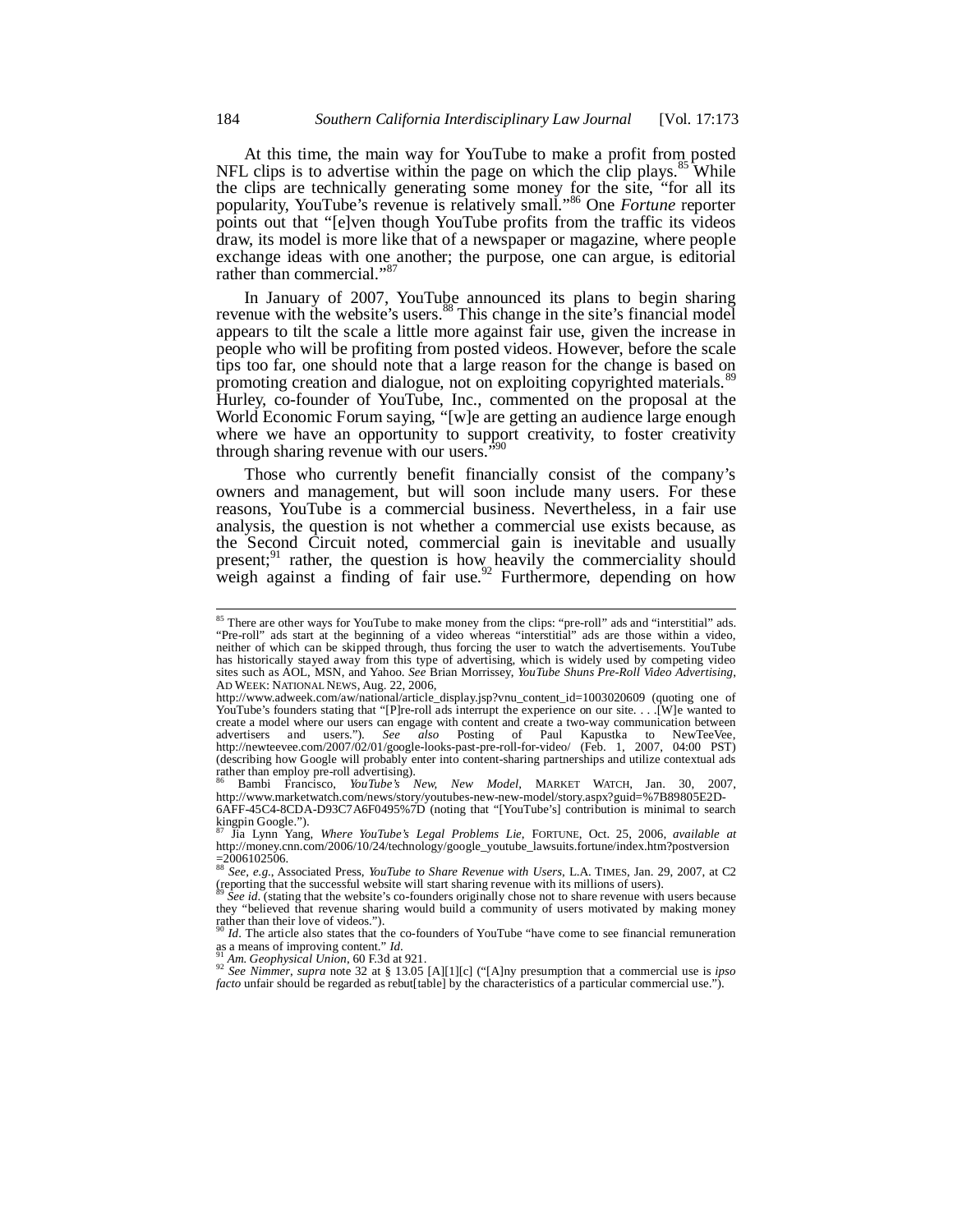"transformative" a court finds a new work, the commercial element may turn out to be immaterial.<sup>93</sup> Here, the fact that YouTube earns some money through postings of NFL clips should not negate a fair use defense. If the Supreme Court can sanction something as commercial as a rap song under the doctrine of fair use,<sup>94</sup> surely the incidental profit that NFL clips yield should not alone render the YouTube usage unfair.

#### B. NATURE OF THE COPYRIGHTED WORK

The second factor asks a court to examine "the nature of the copyrighted work"<sup>95</sup> because not all copyrighted works are entitled to the same level of protection.<sup>96</sup> "[A] work will always be found 'original' for copyrightability purposes before the fair use analysis is applied. The second statutory fair use factor, then, refers to the 'nature' of the work beyond this initial inquiry."

In applying this factor to a copyrighted work, it is useful to consider a continuum from an *informational/factual* work on the left end, as with a statistical collection, to a *highly creative* work on the right end, as with an original song. Creative works enjoy maximum protection from copying whereas informational works are subject to a broad application of fair use.<sup>9</sup> In analyzing the second statutory factor, a court must place the copyrighted work at issue somewhere on the continuum. The Supreme Court explained, "This factor calls for recognition that some works are closer to the core of intended copyright protection [the right end] than others, with the consequence that fair use is more difficult to establish when the former works [highly creative works] are copied."<sup>99</sup>

NFL games in their entirety probably fall somewhere in the middle of this "informational-creative" continuum. Unlike a composer who writes original melodies, the NFL does not create football games from scratch. Instead, when a professional football game airs on television, the NFL simultaneously makes a videotape recording of the game and then registers it with the United States Copyright Office.<sup>10</sup>

To hold that a football game is an original and creative work produced by the NFL may seem counterintuitive since it is in fact a combination of the players, coaches, referees, and even fans that make a football game a unique production. Congress's position is that the copyrighted work is not

<sup>93</sup> *Campbell*, 510 U.S. at 579 ("[T]he more transformative the new work, the less will be the significance of other factors, like commercialism, that may weigh against a finding of fair use.").

<sup>&</sup>lt;sup>94</sup> See generally Campbell, 510 U.S. 569 (holding for the defendant rap group who produced a song parodying a previous work, finding that the song constituted fair use of the original work).  $17 \text{ U.S.C. }$ §  $107(2)$ .

<sup>96</sup> Sega Enters., Ltd. v. Accolade, Inc., 977 F.2d 1510, 1524 (9th Cir. 1992). <sup>97</sup> Compaq Computer Corp. v. Ergonome Inc., 387 F.3d 403, 410 (5th Cir. 2004), *cert. denied*, 125 S. Ct.

<sup>1742 (2005).</sup> <sup>98</sup> Diamond v. Am-Law Publ'g Corp., 745 F.2d 142, 148 (2d Cir. 1984) (stating that informational works may be more freely published under the fair use statute than those of a creative nature).

<sup>99</sup> *Campbell*, 510 U.S. at 586.

<sup>&</sup>lt;sup>100</sup> Nat<sup>5</sup>l Football League v. Primetime 24 Joint Venture, 211 F.3d 10, 11 (2d Cir. 2000).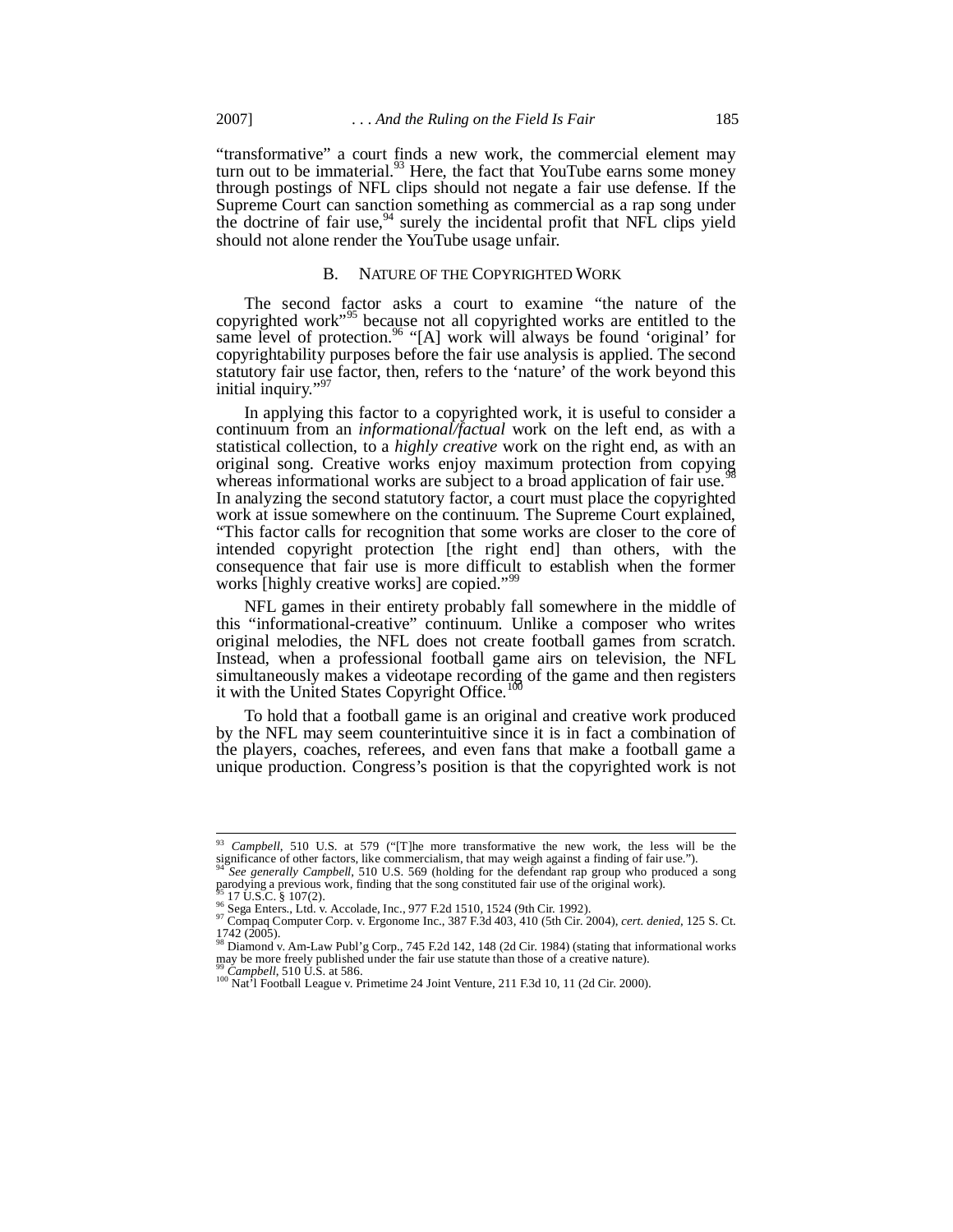the players' performances, but the actual telecast of those performances, composed of a director's chosen images and selected camera angles.<sup>101</sup>

The idea that a football game is "authored" by the NFL by means of decisive camera angles, for example, is present in today's world of sports more than ever before. By way of slow motion ("X-Mo"), advances in camera technology, and the invention of the SkyCam,  $102$  a football telecast is no longer a simple recording of a live occurrence, but a creative method of displaying athletic performances. For this reason, entire NFL-produced football games, while not at "the core of intended copyright protection," probably occupy the midsection of the continuum, as stated above.

Despite a football game's middle position on the continuum, the content in question here is not rebroadcasts of entire games, $103$  but rather rebroadcasts of short fragments from the games. The material in the short postings does not enjoy the same middle position on the continuum as the entire game itself. Rather, the fragments fit more toward the "informational" side of the continuum with a much lower level of copyright protection. The deliberate editing and splicing of various cameras' footage and the addition of slow-motion replays are generally absent from the clips posted on YouTube. In fact, most clips taken from football games are short shots from a single camera angle. Therefore, the creative components that render a complete telecast copyrightable hardly exist in a brief clip.

No one can reasonably refute the argument that NFL-produced games are copyrightable subject matter, as many courts have validated this claim.<sup>104</sup> The question is whether small portions of a game, once lifted from the whole, retain the same amount of copyright protection as they do when intact. The answer is probably not. Extracting several moments of play from a four-hour game does not mean the captured moments become uncopyrightable, but it might just mean that protection of the fragment becomes thinner and therefore, use of it in the right context tips the scale in favor of fair use.

## C. AMOUNT AND SUBSTANTIALITY OF THE PORTION USED

The third statutory factor requires a court to assess "the amount and substantiality of the portion used in relation to the copyrighted work as a

<sup>101</sup> H.R. REP. NO. 94-1476, at 52 (1976), *as reprinted in* 1976 U.S.C.C.A.N. 5659, 5665 [hereinafter *House Report*] ("When a football game is being covered by four television cameras, with a director guiding the activities of the four cameramen and choosing which of their electronic images are sent out to the public and in which order, there is little doubt what the cameramen and the director are doing constitutes 'authorship.'").

<sup>&</sup>lt;sup>102</sup> *See* Eric Fischer, *Birds-eye View Grounded in Debate*, WASH. TIMES, Jan. 25, 2004, at C03 (describing the SkyCam as a cable-supported overhead camera used to provide a better sense of the quarterback's viewpoint).

<sup>103</sup> *See Primetime*, 211 F.3d at 10, for a discussion as to why rebroadcasts of entire games is clearly copyright infringement.

 $\overline{See}$ , e.g., Balt. Orioles, Inc. v. Major League Baseball Players Ass'n, 805 F.2d 663, 668 (stating that "Although there may have been some question at one time as to whether simultaneously recorded live broadcasts were copyrightable, this is no longer the case."). *See also* Nat'l Football League v. McBee & Bruno's, Inc., 792 F.2d 726, 729 (8th Cir. 1986) (finding that football telecasts are copyrightable under Section 102 of the Copyright Act).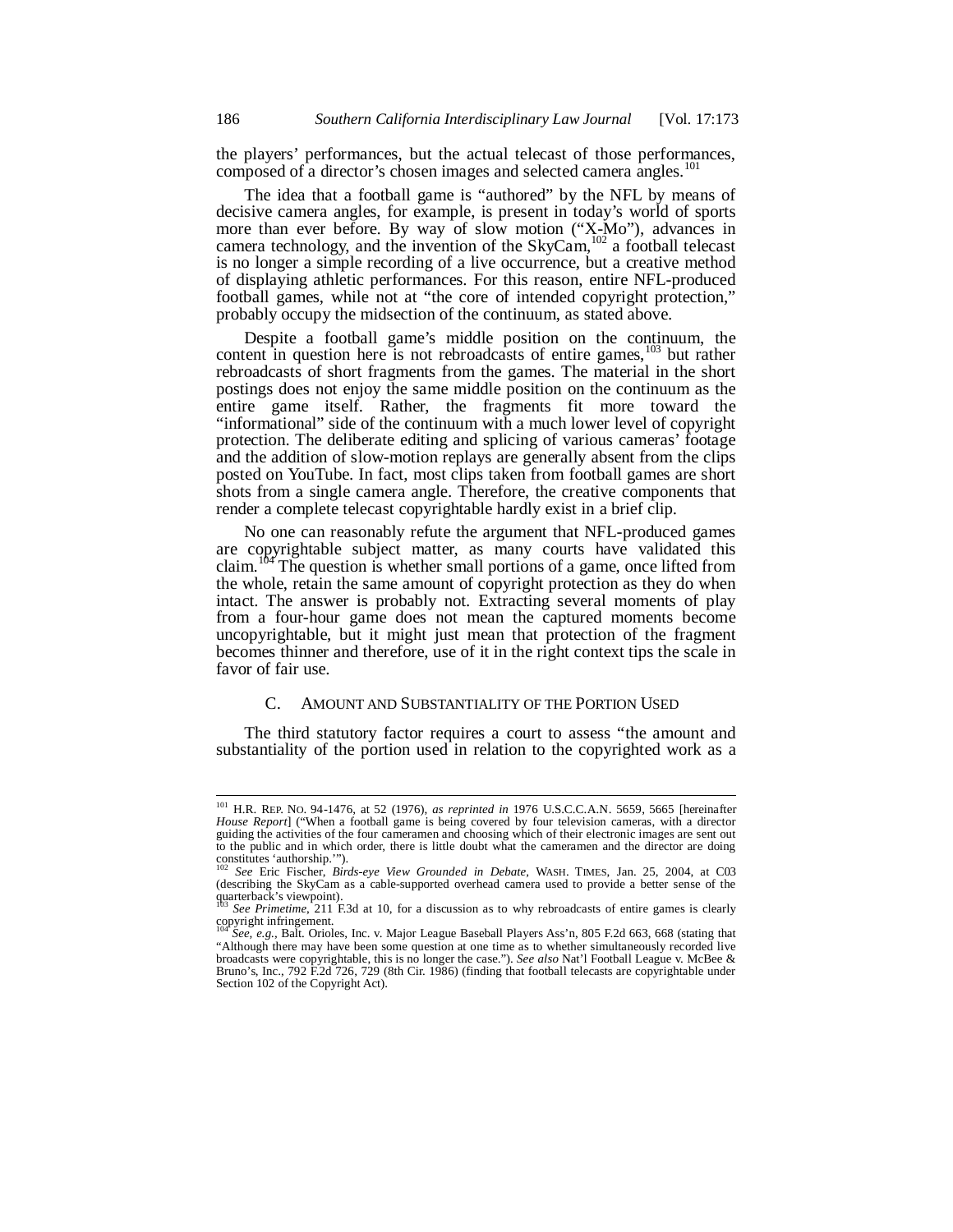whole." $105$  Generally, reproducing an entire work is not fair use. $106$ However, copying a small portion of a large work may still fail under fair use if the portion copied amounts to "the heart" of the whole.<sup>107</sup> In other words, in considering this third factor, a court must take into account not only the quantitative, but also the qualitative substantiality of the  $copying.<sup>108</sup>$ 

To do this, a court must closely analyze the particular work in question: What is the theme of the work? How many words does it have? How many minutes in length is the work? What parts are trivial and which represent the "heart" of the work itself? These questions reveal why fair use is always determined on a case-by-case basis. They also help to explain why courts can find it fair to copy an entire magazine  $cove<sub>r</sub><sup>109</sup>$  but unfair to quote 300 words from a  $200$  thousand word book.<sup>110</sup> In sum, when examining the third factor, a court must keep in mind that every case is unique and thus deserves a specially tailored third factor analysis.

1. *Quantity*

The first step in such a tailored analysis is to assess the amount taken from the quantitative perspective: How much of the work did the alleged infringer use? Although there are no absolute rules as to how much of a copyrighted work may be copied before fair use will fail,  $111$  as most would instinctively assume, the more work taken, the more unlikely fair use. Accordingly, in cases where an entire work has clearly been duplicated, defendants ordinarily do not attempt the fair use defense. The following case illustrates an example of a situation where the defendant satellite company did not raise the fair use defense probably because it had plainly copied entire NFL games, rendering the defense futile.

## a. NFL v. Primetime 24 Joint Venture

*NFL v. Primetime 24 Joint Venture* involves unauthorized transmissions of NFL football broadcasts, which the NFL claimed infringed its rights under the Copyright Act.<sup>112</sup> Primetime is a satellite carrier that provides secondary transmissions of copyrighted television network programming to satellite dish owners.<sup>113</sup> Primetime obtained a license to provide such programming to its subscribers in the United States; however, without securing permission from the NFL, Primetime also provided the transmissions of football broadcasts to its satellite subscribers in Canada.<sup>114</sup> After repeatedly requesting that Primetime discontinue the unauthorized

 $^{114}$  *Id.* 

 $105$  17 U.S.C. § 107(3).

<sup>106</sup> *See Nimmer*, *supra* note 32, at § 13.05[A][3] for a discussion of the third statutory factor.

<sup>&</sup>lt;sup>107</sup> *See* Harper & Row Publishers, Inc. v. Nation Enters., 471 U.S. 539, 544 (1985) (finding that the material quoted was the "heart" of the original work).

<sup>&</sup>lt;sup>108</sup> Telerate Sys., Inc. v. Caro, 689 F. Supp. 221, 229 (S.D.N.Y. 1988).

<sup>&</sup>lt;sup>109</sup> Triangle Publ'ns, Inc. v. Knight-Ridder Newspapers, Inc., 626 F. 2d 1171, 1177 (5th Cir. 1980). <sup>110</sup> Harper & Row, 471 U.S. at 566.

<sup>&</sup>lt;sup>111</sup> *Maxtone-Graham*, 803 F.2d at 1263 (pointing out that questions of fair use "may turn on qualitative" assessments."). <sup>112</sup> *Primetime*, 211 F.3d at 10–11. <sup>113</sup> *Id.*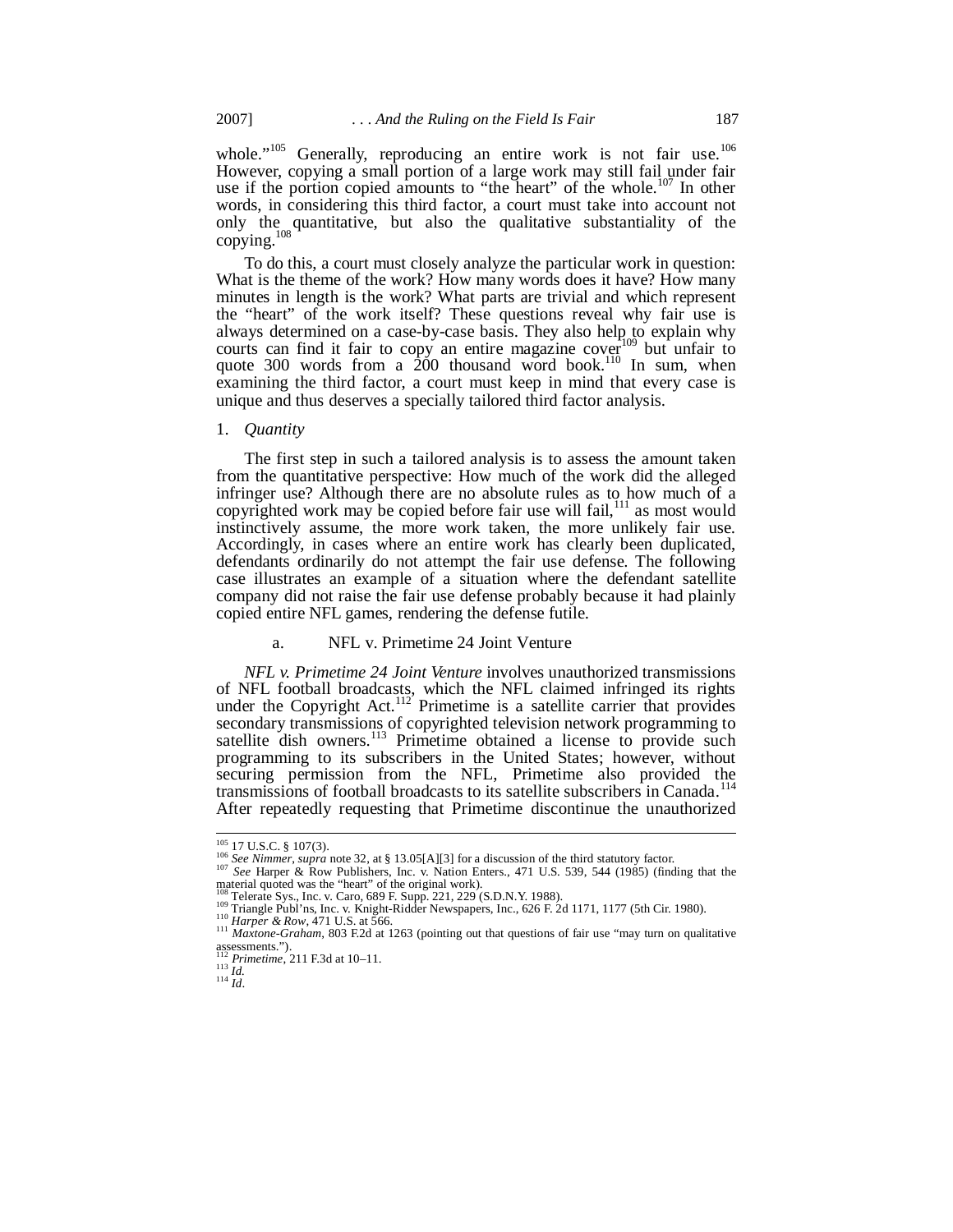transmissions to Canadian households, the NFL brought a suit of copyright infringement against Primetime.<sup>115</sup> The district court granted the NFL a permanent injunction barring Primetime from retransmitting the football games in Canada.<sup>116</sup> On appeal, the Second Circuit affirmed the district court's holding, finding that Primetime infringed the NFL's copyright by displaying the football games in Canadian homes without authorization.<sup>1</sup>

*b. Analysis*

The clips at issue on YouTube are generally a few minutes worth of footage taken from a nearly four-hour recording.<sup>118</sup> Common sense dictates that such an amount is not, quantitatively speaking, substantial. In contrast to the satellite service in *Primetime*, YouTube users do not broadcast entire football games via the Internet. Rather, they upload small portions of games for the benefit of fans, most of whom have already viewed the original NFL broadcast and simply want to see a player's comical victory dance one more time. In fact, YouTube ensures that users do not upload full games by setting a ten-minute length limit on most videos.<sup>119</sup> Since the uploaded clips are only fragments of a full game, the situation appears to lend itself to the fair use defense. In light of this, the question becomes whether the clips are substantial in quality; do they constitute the "heart" of the broadcast or amount to just minor happenings within a given game?

2. *Quality*

When faced with the daunting task of evaluating the qualitative substantiality of a copied portion, courts often look to the voluminous amount of case law on the topic. One of the leading and perhaps the most cited fair use case is *Harper & Row, Publishers, Inc. v. Nation Enterprises*. <sup>120</sup> The opinion focuses a good deal on the third statutory factor and offers a worthy analysis on determining whether a portion of a work is qualitatively substantial.

## a. Harper & Row Publishers, Inc. v. Nation Enterprises

In February of 1977, soon after leaving the White House, former President Gerald R. Ford contracted with Harper & Row to publish his soon-to-be written autobiography.<sup>121</sup> The book was to include previously unpublished material concerning the Watergate events and most importantly, Ford's own explanation as to why he pardoned former

<sup>115</sup> *Id*. <sup>116</sup> *Id*. <sup>117</sup> *Id*. at 13.

<sup>&</sup>lt;sup>118</sup> Although an NFL game has only sixty minutes of actual playing time (four fifteen-minute quarters), the copyrighted work includes the entire broadcast. *See House Report*, *supra* note 101. The broadcast includes rep stopped. *See id*.

<sup>119</sup> *See* YouTube Help Center–How Long/Large Can My Video Be?,

http://www.google.com/support/youtube/bin/answer.py?answer=55743&topic=10527 (last visited Sept. 20, 2007) (explaining that in addition to the ten-minute time limit on videos, all videos are subject to a 100MB file size limit and most videos are under five minutes long).

<sup>&</sup>lt;sup>2</sup> 471 U.S. 539 (1985).

<sup>121</sup> *Harper & Row*, 471 U.S. at 542.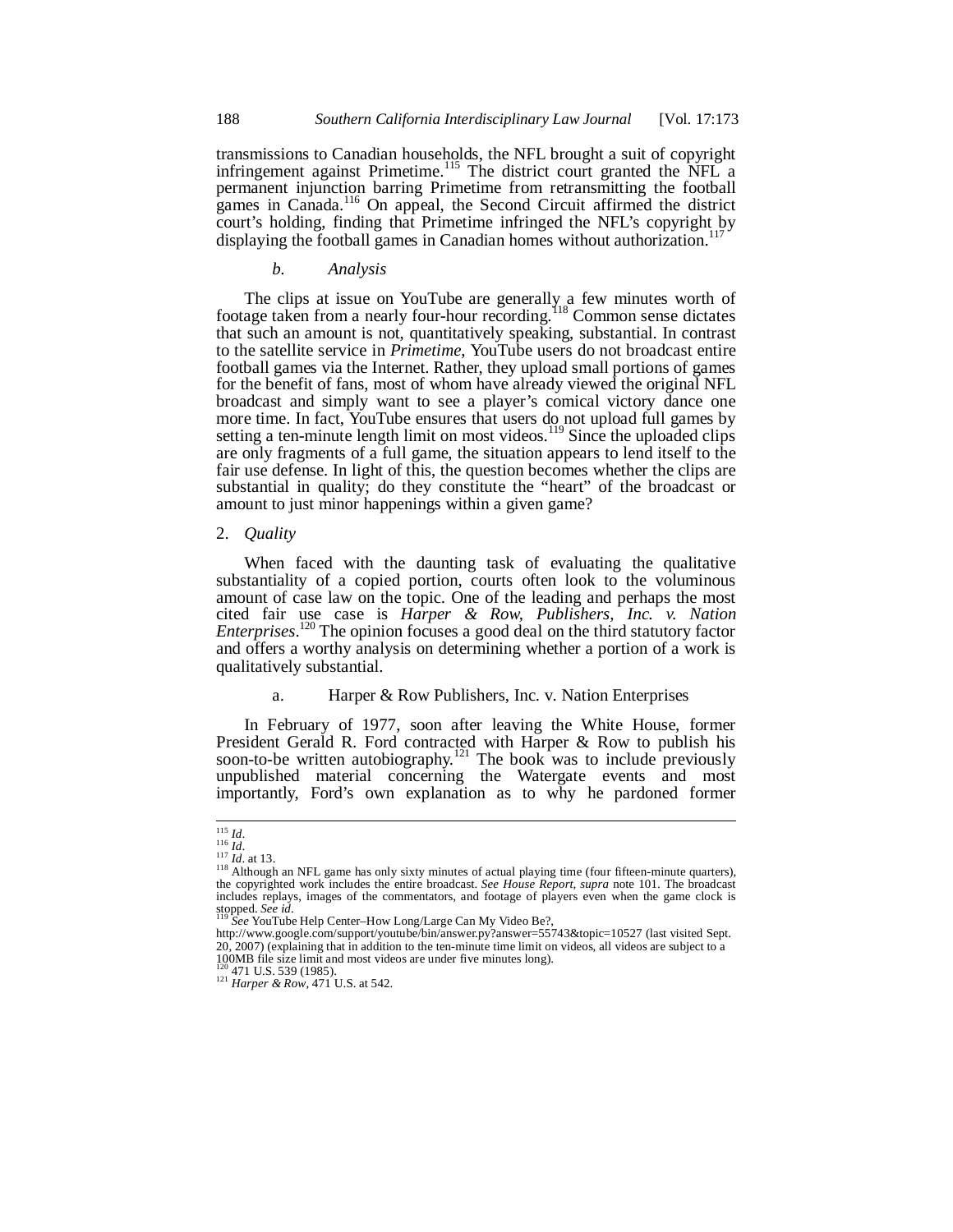President Richard M. Nixon and the moralities involved with that decision.<sup>122</sup> In addition to the right to publish Ford's autobiography in book form, the contract gave Harper  $\&$  Row the right to license prepublication excerpts, which were to be used to promote interest in and boost sales of the book prior to its release.<sup>123</sup> In 1979, Harper & Row exercised this right when it negotiated a prepublication licensing agreement with *Time Magazine*.<sup>124</sup> *Time* agreed to pay Harper & Row a total of \$25,000— \$12,500 in advance and \$12,500 at publication—in exchange for the right to quote 7500 words from the chapters of Ford's book.<sup>125</sup>

Before *Time* published the excerpts, an unidentified person shared a copy of the Ford manuscript with Victor Navasky, editor of *The Nation*, a political commentary magazine.<sup>126</sup> In turn, Navasky wrote an article for *The Nation*, repeating quotes and facts from the Ford manuscript.<sup>1</sup> Navasky did not include any independent commentary or criticism on the story, but instead simply paraphrased Ford's writing.<sup>128</sup> *The Nation*'s article appeared on April 3, 1979, just weeks before the *Time* article's scheduled release.<sup>129</sup> As a result, *Time* cancelled its piece on the Ford book and refused to pay Harper & Row the remaining \$12,500 since the excerpts, now disseminated to the public, would no longer attract large sales for the magazine.<sup>130</sup>

Harper & Row brought suit against *The Nation* claiming that *The Nation*'s use of the manuscript constituted an infringement under the Copyright Act § 106(1)–(3), protecting, respectively, the right to reproduce a work, the right to license preparation of derivative works, and the right to first distribution of a copyrighted work to the public.<sup>131</sup> The District Court for the Southern District of New York found infringement on the part of *The Nation* and rejected the argument that *The Nation*'s piece constituted fair use.<sup>132</sup> The district court pointed out that *The Nation*'s piece was published for profit and took "the heart" of the work.<sup>133</sup> The court awarded  $$12,500$  in actual damages.<sup>134</sup> The United States Court of Appeals for the Second Circuit reversed and entered judgment in favor of *The Nation* on the finding that a fair use defense was properly established.<sup>135</sup> In support of its decision, the court stressed the fact that *The Nation*'s article contained, at most, around three hundred copyrighted words, and that those words were insubstantial in relation to the Ford autobiography as a whole.<sup>136</sup>

 *Id*. <sup>123</sup> *Id*. *Id*. <sup>125</sup> *Id*. at 543. <sup>126</sup> *Id*. *Harper & Row*, 471 U.S. at 542 <sup>128</sup> *Id*. <sup>129</sup> *Id*. *Id*. <sup>131</sup> *Id*. at 543–44.  $\frac{13}{132}$  *Id. Harper & Row*, 471 U.S. at 544. *Id*. <sup>135</sup> *Id*. *Id*. at 545–46. The book itself was over 200,000 words in length. *Id*. at 579.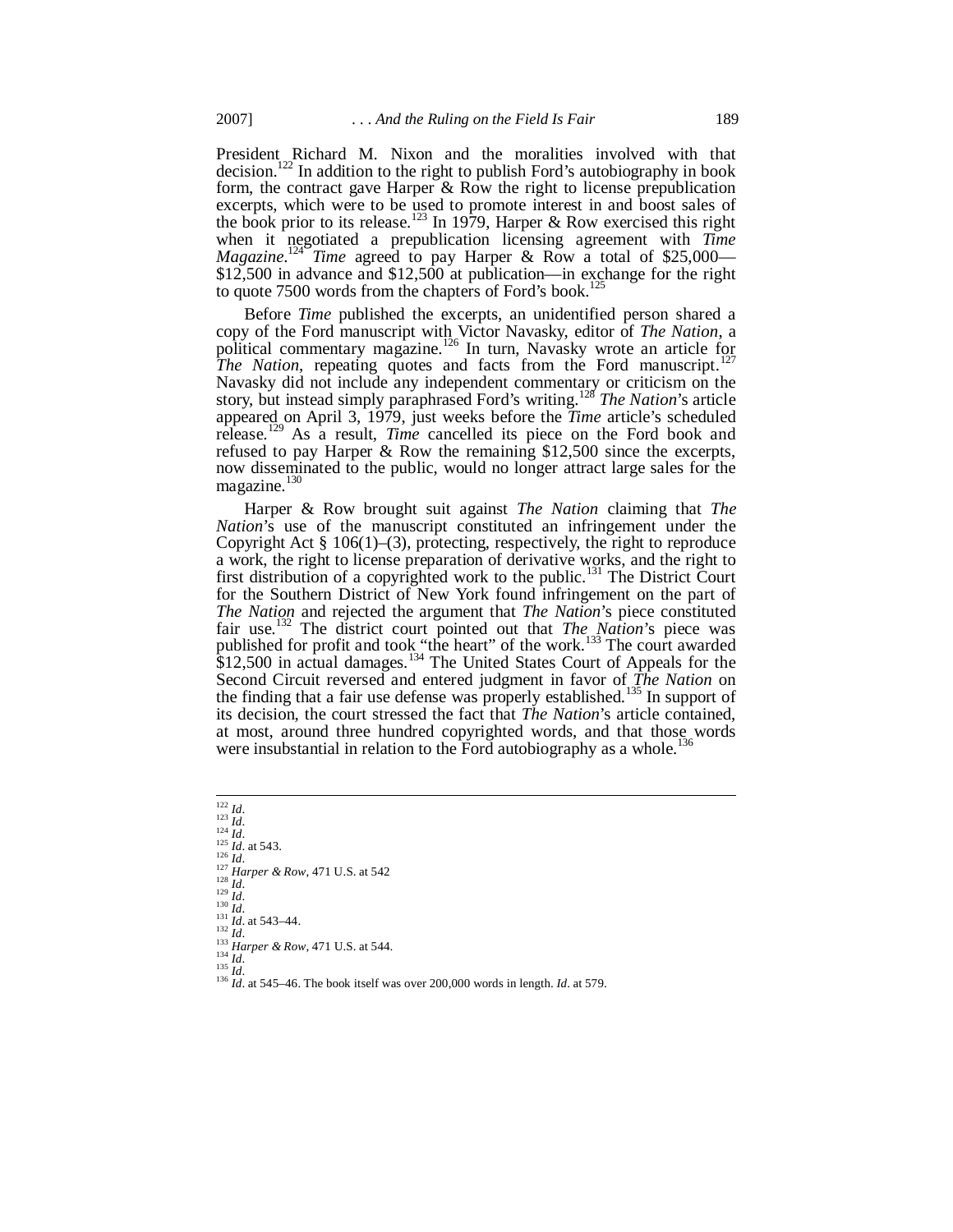On appeal, the Supreme Court reversed the Second Circuit's judgment and held that *The Nation*'s unauthorized use of quotations from Ford's manuscript did not constitute fair use.<sup>137</sup> In support of its decision, the Court emphasized that the words copied, though a quantitatively insubstantial portion of the book,  $^{138}$  amounted to a substantial portion of the book qualitatively.<sup>139</sup> According to one *Time* editor, the portions taken by *The Nation* concerning the Nixon pardon were "the most interesting and moving parts of the entire manuscript."<sup>140</sup> The Court agreed with the district court, which previously noted, "[T]he Nation took what was essentially the heart of the book."<sup>141</sup>

### *b. Analysis*

The portions of NFL games that users post on YouTube range in variety from momentous catches to amusing post touchdown performances. Perhaps clips similar to the latter example warrant the fair use defense more than clips that capture significant plays in a game. However, just because a portion of a whole is significant, it does not follow that the portion necessarily constitutes the "heart of the work."<sup>142</sup>

In *Harper & Row*, a *Time* editor described the copied selections as the "heart" of Ford's autobiography and alluded to the notion that people would purchase the book exclusively to read those exact selections that *The Nation* printed. A court would be hard-pressed to find Randy Moss's "faux mooning" touchdown celebration as the "heart" of that particular Vikings-Packers game.<sup>143</sup> Yet, the NFL forbids anyone to view the video of the jesting act, even if just to conjure up a smile. On the other hand, a court might conceivably hold that the "back-breaking touchdown"<sup>144</sup> which preceded the "mooning" does amount to the "heart" of the game since the score contributed to the Viking's win. Given, however, that a football game consists of hundreds of different plays, a court would be in a tough position to determine which play directly caused a victory or resulted in a loss. Since a football game is essentially a string of many plays, except in very specialized circumstances, it is unlikely that one defensive tackle or a single offensive run could constitute the "heart" of a game. Given this fact, perhaps the closest thing to the "heart" of a football game would be a video montage of several highlights from a single game or of a single player.

<sup>137</sup> *Id*. at 539. <sup>138</sup> *Id*. at 566. *The Nation*'s article contained only three hundred words from the book, which amounts to less than one percent of the entire book. *Id*. at 544–45.

<sup>139</sup> *Harper & Row*, 471 U.S. at at 565. <sup>140</sup> *Id*.

<sup>141</sup> *Id*. <sup>142</sup> *See* Sundeman v. Seajay Soc'y, Inc., 142 F.3d 194, 205 (4th Cir. 1998) (noting that "[I]f all quoted [or in this case, duplicated] material were deemed significant enough to preclude a fair use just because it was significant enough to be quoted [or replayed], no one could ever quote [or duplicate] copyrighted material without fear of being sued for infringement."). <sup>143</sup> *See* Don Banks, *The Amazing Randy*, SPORTS ILLUSTRATED, Jan 9, 2005, *available at*

http://sportsillustrated.cnn.com/2005/writers/don\_banks/01/09/moss.reax/ (stating that during a Minnesota Vikings-Green Bay Packers NFL game on January 9, 2007, Randy Moss "mooned" the Green Bay crowd after scoring his second touchdown of the day). <sup>144</sup> *Id*.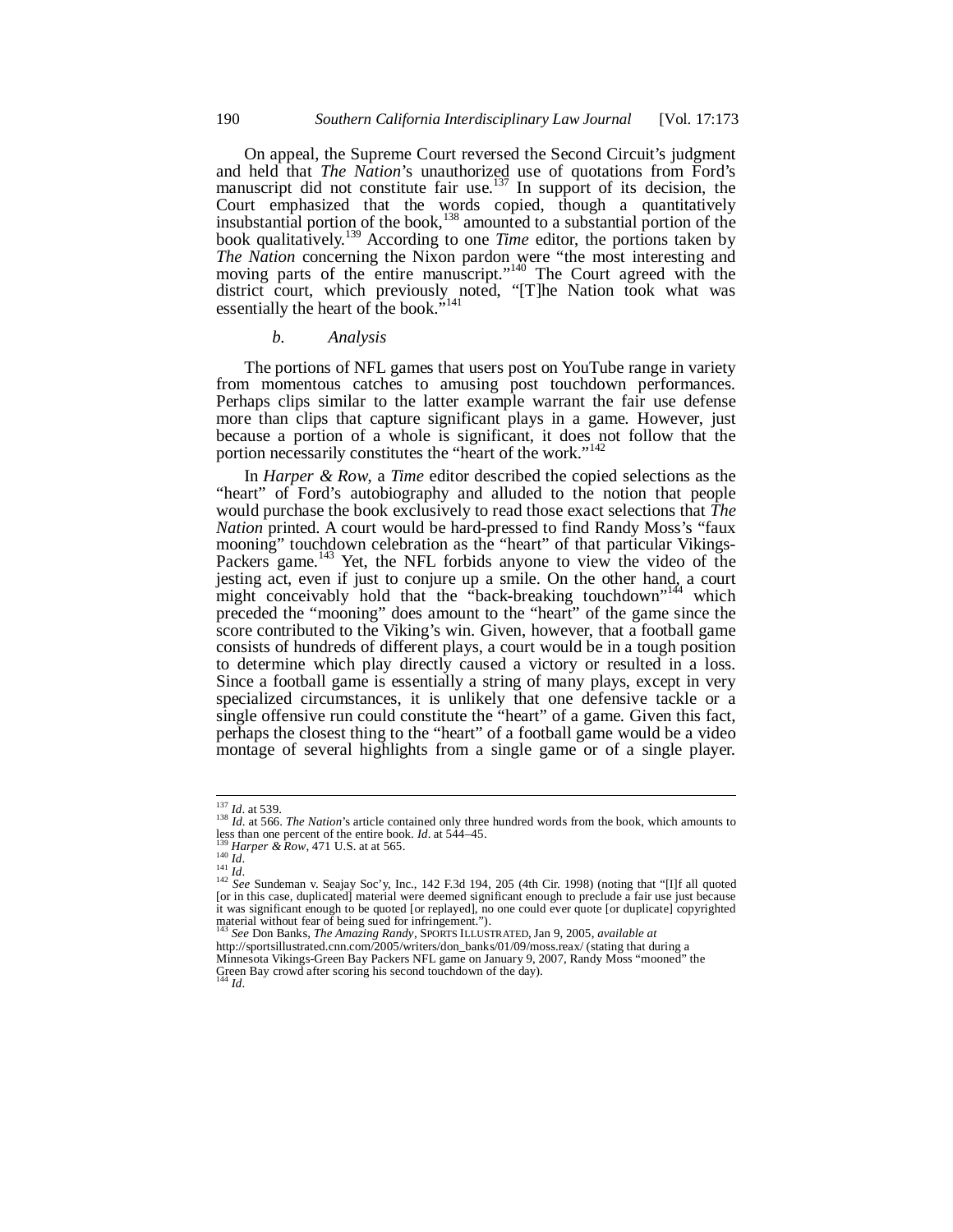Ironically, such videos remain posted on YouTube and were not included in the NFL's mandated removal of clips.<sup>145</sup>

Most clips removed from YouTube captured a single play; however, American football fans do not tune in on Sundays and Monday nights to see one play. Rather, they watch a professional football game for the entire experience. After a magnificent play, fans do not leave the stadium or turn off the television and say, "I saw one great play today, so no need to watch the rest of the game." In this way, the YouTube situation differs from the situation in *Harper & Row*. The Court's decision in that case revolved around the fact that most potential consumers of Ford's autobiography would no longer read the entire book or *Time's* piece given that they could read the best part in *The Nation*'s article. Professional football fans however, consistently continue to watch entire football games despite the availability of clips on YouTube.

In sum, the third statutory factor seems to weigh in favor of fair use. Regarding the analysis of quantity, nearly all courts would agree that the amount of copyrighted material used in posted clips is far from excessive, especially given that almost all the clips on YouTube are less than ten minutes in length. Regarding the qualitative aspect of the third factor analysis, the majority of courts would decline to conclude which single plays qualify as the "heart" of a game and which do not, for a football game is made up of numerous plays, none of which, individually, unequivocally constitute the "heart" of a game. Furthermore, the fact that many videos on YouTube show footage off the field of play, such as touchdown celebrations, tips the scale in favor of fair use.

#### D. THE EFFECT UPON THE PLAINTIFF'S POTENTIAL MARKET

The fourth factor listed in Section 107 directs a court to consider "the effect of the [new] use upon the potential market for or value of the copyrighted work."<sup>146</sup> If a new work serves as a market replacement for the original, then it is likely that considerable market harm to the original will occur. Similarly, when a new work is transformative, market harm may not be so readily inferred.

*Harper & Row* also serves as a good example for the fourth factor of a fair use analysis. As explained above in the case summary, after *The Nation* published significant portions of Ford's manuscript in its magazine, *Time* cancelled its upcoming piece on Ford's autobiography since *The Nation* had already distributed to the public the "most interesting" part of the book. The terms of the prepublication licensing contract between Harper & Row and *Time* called for two installments of \$12,500--one in advance and one upon publication. In addition to canceling the Ford piece, *Time* also refused to pay the second installment of \$12,500, which Harper & Row cited as

<sup>145</sup> A video montage of Randy Moss's extraordinary catches using only NFL footage has been available on YouTube since May 2006. *See* "Randy Moss as a Raider,"

http://youtube.com/watch?v=LpOYkVdCMXU&mode=related&search= (last visited Sept. 5, 2007).<br><sup>146</sup> 17 U.S.C. §107(4).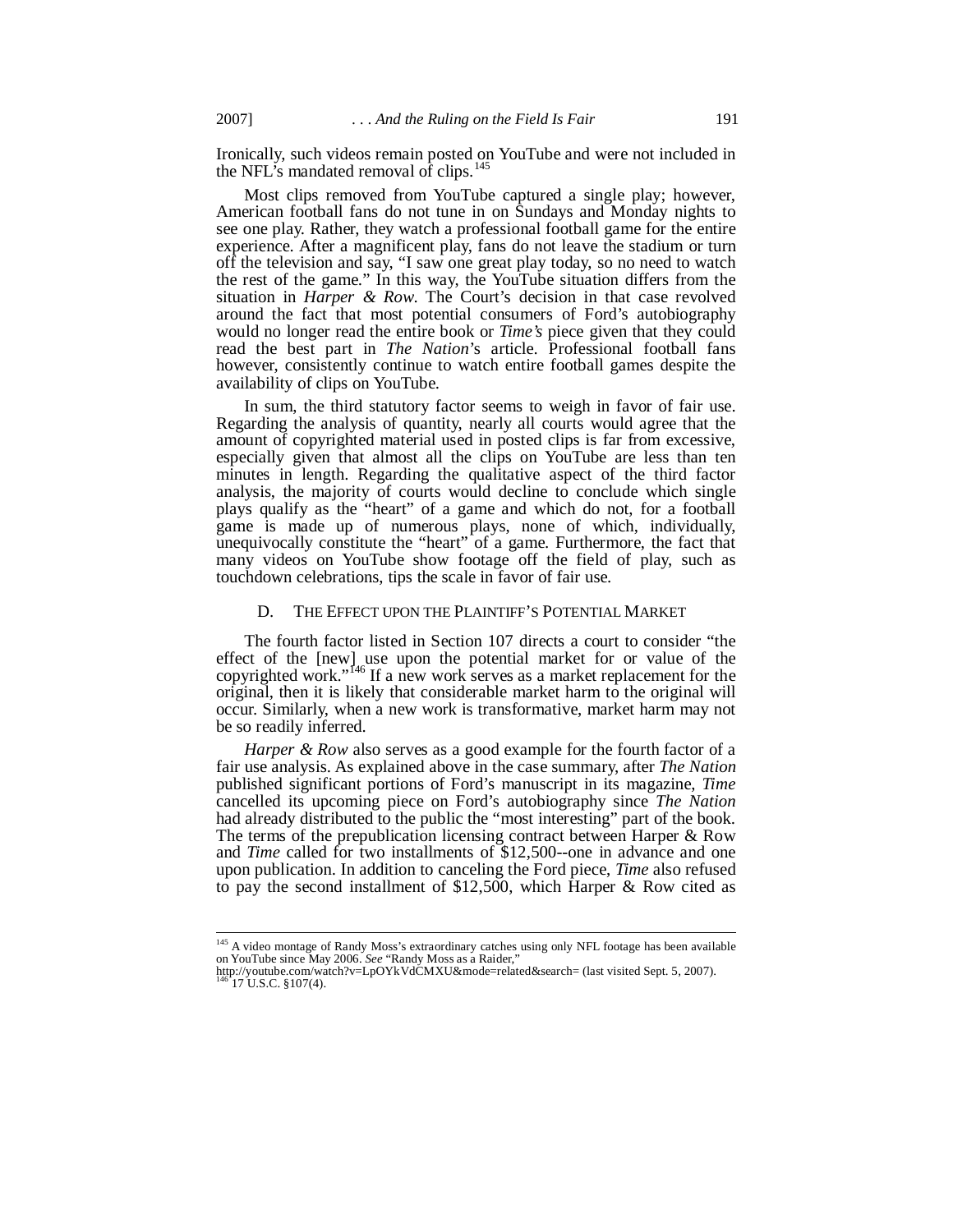actual damages.<sup>147</sup> The case is unique in that it presents clear-cut evidence of actual damages.<sup>148</sup> In contrast, most copyright infringement cases require a court to speculate how the alleged infringing work might impair the marketability of the original copied work. Such is the case with the NFL-YouTube situation. In other words, since the NFL cannot claim any actual harm as a result of the YouTube postings, a court would be forced to consider whether such postings would harm areas of the market that the League currently occupies. In order to prevail on this factor, YouTube must also show that even given the great popularity of the website, the postings will not adversely affect the *potential* market for the NFL copyrighted game broadcasts.<sup>149</sup> This *potential* market includes any area of the market that the NFL might eventually enter into, even though it has yet to do so.

The burden YouTube must carry under this fourth factor appears rather high; however, in the end, the short clips of NFL footage posted on the site probably do not materially impair the League's marketability of the original broadcasts in today's market or that of the future. The following segment will evaluate the effects of the YouTube postings on three market areas the NFL currently occupies: original broadcasts, sports television programs, and highlight films. The segment concludes with a look at how the postings might affect a market area the NFL does not yet occupy: licensing footage to video-sharing websites.

## 1. *Original Broadcasts*

The short NFL clips posted on YouTube will not affect the marketability of live game broadcasts. That is, people will not stop watching Sunday and Monday night games just because brief clips from the games are accessible on YouTube. Weekly football games have become a habit for Americans, special events to which the population regularly looks forward.<sup>150</sup> Michael Mandelbaum, a lifelong sports fan and author of the book, THE MEANING OF SPORTS, compares football to organized religion.<sup>151</sup> In his chapter entitled *A Variety of Religious Experience*, Mandelbaum explains how people divert themselves from the burdens of normal existence by setting aside certain blocks of time for a temporary escape from the daily routine.<sup>152</sup> He notes that in the past, such periods of escape were for religious activities, but today they are occasions to enjoy a football game.<sup>153</sup> Certainly, viewing a five-minute clip on YouTube cannot substitute for these afternoon-long escapes from reality. If anything, the

<sup>153</sup> *See id*.

<sup>147</sup> *Harper & Row*, 471 U.S. at 567.

<sup>&</sup>lt;sup>148</sup> Id. <sup>1</sup><br><sup>149</sup> Sony, 464 U.S. at 451.<br><sup>150</sup> See MICHAEL MANDELBAUM, THE MEANING OF SPORTS: WHY AMERICANS WATCH BASEBALL, FOOTBALL, AND BASKETBALL AND WHAT THEY SEE WHEN THEY DO 176 (Public Affairs 2004) [hereinafter THE MEANING OF SPORTS] (noting the fact that professional football games occur only once a week creates a build-up of excitement prior to the game, larger than other major professional sports: "The regular season in professional football has sixteen games, in basketball eighty-two, in baseball 162, which means that in its contribution to the outcome of the season, each football game is five times as important as each basketball game and ten times as significant as each baseball game.").

See *id*. at 1-39 (remarking that the time Americans set aside in their daily lives to watch football games has religious origins and religious significance).

<sup>152</sup> *See id*. at 4.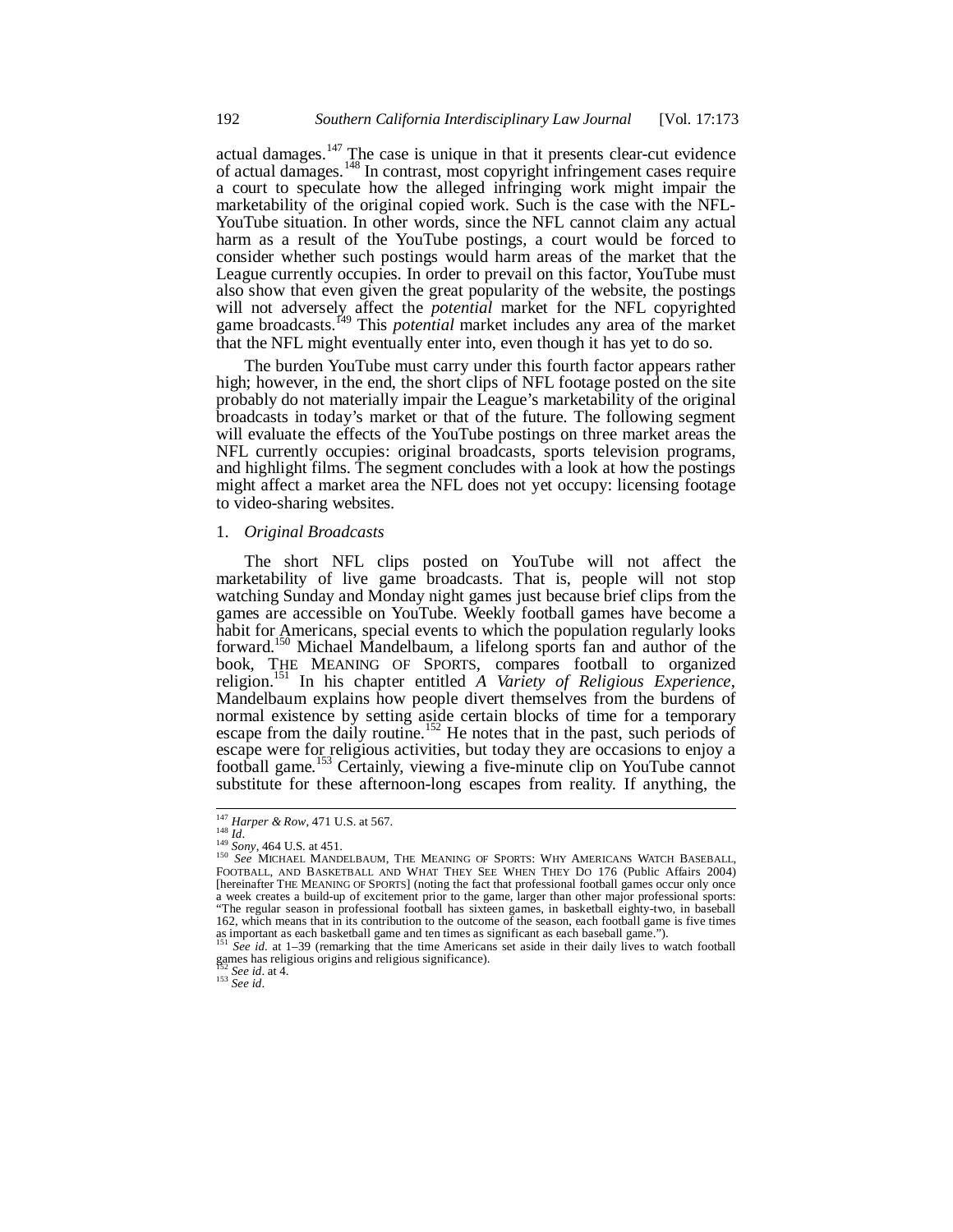clips ease the workweek for Americans by providing them with quick spurts of excitement that they can access at their office desk, causing them to look forward to the upcoming weekend broadcast even more than before.

Besides watching football games to distract from daily life, Americans enjoy watching because the games reflect the traits and values of this country. Football embodies teamwork and emphasizes toughness, two qualities the United States constantly promotes. As one sports television consultant remarked, "I think the game in some ways sums up the American experience."<sup>154</sup> Surely, bite-sized morsels of a single match-up cannot offer the same type of experience that Americans crave when they turn on the television to watch an entire game.

Furthermore, with the advancements in television technology, people will never choose to watch a professional football game through YouTube on a seventeen-inch computer monitor when they can enjoy the same action on a fifty-two-inch high-definition television ("HDTV").<sup>155</sup> HDTV recently improved the television-viewing experience: it offers a much better picture quality than standard television, which means greater clarity, smoother motion, and richer colors.<sup>156</sup> Complementing the life-like pictures is true surround sound of CD-quality digital audio.<sup>157</sup> What better piece of programming to watch on HDTV than sports? Indeed, most television showrooms tune their floor models to athletic games in order to best display the high-definition viewing experience. Moreover, sports fans actually account for the majority of HDTV owners.<sup>158</sup> According to one survey, nearly fifty percent of owners cited HD sports programming as the primary force behind their purchase.<sup>159</sup> Considering the money spent on these new televisions, it is hard to imagine any football fan willfully choosing to watch a game on a computer screen.

One need only consult the trends in the NFL's television audience market share to realize that NFL footage posted on YouTube is not adversely affecting marketability of the original broadcasts. In 2006, 222 million Americans—or approximately three-quarters of the United States

http://www.newsnet5.com/technology/1455530/detail.html (last visited Sept. 5, 2007).

<sup>154</sup> Mark Maske & Leonard Shapiro, *Leagues Ahead of the Rest*, WASH. POST, Sept. 8, 2005, at E01 (quoting Neal Pilson, former president of CBS Sports turned sports television consultant: "I think a lot of people see their daily lives and the history of the country in the NFL because the game is also linked to the personality and attitude of the country. There's a high degree of teamwork, an emphasis on toughness."). *See also* THE MEANING OF SPORTS, *supra* note 150, at 127 (describing the similarity between football and war and how Americans watch football games to connect with the longstanding human desire to fight, protect, and win: "Of the three major American team sports [baseball, football and basketball] the game of football is the one that bears the closest resemblance to the age-old human practice of armed conflict.").

<sup>155</sup> Although improvements in computers are inevitable, like an HD computer screen, television sets will most likely always be technologically further advanced and thus will remain the leading viewing apparatus for sports fans.

<sup>156</sup> *See* Internet Broadcasting, *What is HDTV?*,

<sup>157</sup> *See id*. <sup>158</sup> *See* Tom Keating, *Sports Fans Drive HD TV Sales*, VOIP & GADGETS BLOG, Jan. 25, 2006, http://blog.tmcnet.com/blog/tom-keating/home-entertainment/sports-fans-drive-hd-tv-sales.asp (stating that according to a new survey titled "Inside the Mind of the HD Sports Fan," conducted by the Consumer Electronics Association and the Sports Video Group, nearly sixty percent of HDTV owners consider themselves sports fans). <sup>159</sup> *See id*.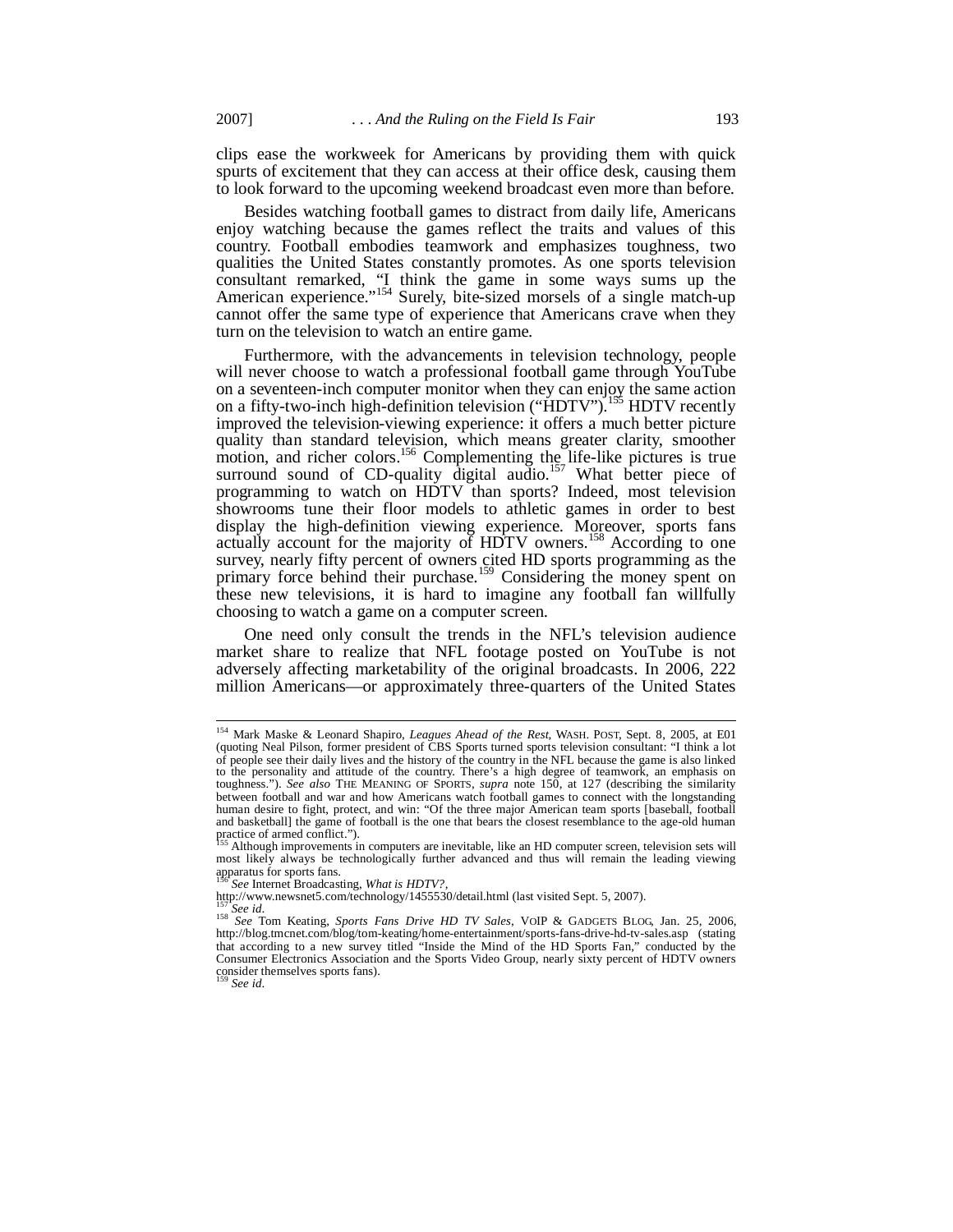population—watched NFL games, up from 195.8 million in 2005.<sup>160</sup> NFL games on network television (CBS, FOX, and NBC) averaged 16.3 million viewers per game in 2006, up four percent from 2005.<sup>161</sup> Similarly, NFL games on ESPN averaged 12.3 million viewers per game, up forty-one percent from 2005.<sup>162</sup> Furthermore, NFL games were the top-ranked program locally a record eighty percent of the time, up from sixty-nine percent in 2005 and surpassing the previous record of seventy-three percent set in 2003.<sup>163</sup> This means that since the inception of YouTube in 2005, the number of people watching live televised games has actually risen, causing NFL games to account for nine of the top ten programs among men ages eighteen to forty-nine.<sup>164</sup> It seems empirically clear that NFL clips on YouTube have had no adverse effect on the original broadcasted games.

### 2. *Sports Television Programs Featuring NFL Highlights*

The NFL generates considerable revenue by licensing the use of its copyrighted material to various sports-related television programs.<sup>165</sup> *SportsCenter*, arguably the most popular of sports news shows, airs multiple times a day on ESPN. The show replays the day's scores and highlights from major sporting events, including NFL games. Game highlights vary in length but are always accompanied with a voice-over summary by a *SportsCenter* anchor. Sometimes the highlights include quotations from relevant athletes or other sports figures concerning the game at hand. Other programs devoted to conveying sports highlights to the public include ESPNews, Fox Sports, NBC Sports, and CBS Sports. It is not difficult to see why the short postings on YouTube cannot replace these programs.

<sup>&</sup>lt;sup>164</sup> *See id.* at 5. (displaying the following chart taken from NFL, Nielsen Media Research, 9/7/06–12/31/06 of the 2006 season's top 10 programs on network television for men aged 18–49).

| Program                      | Rating |
|------------------------------|--------|
| 1. FOX Sunday National Game  | 11.3   |
| 2. CBS Sunday National Game  | 9.7    |
| 3. NBC Sunday Night Football | 9.1    |
| 4. FOX Sunday Single Game    | 7.9    |
| 5. CBS Sunday Single Game    | 7.2    |
| 6. The OT (FOX NFL Postgame) | 6.8    |
| 7. FOX Sunday Regional Game  | 6.4    |
| 8. Heroes                    | 6.1    |
| 9. NBC Sunday Night Pre-Kick | 5.9    |
| 10. CBS Sunday Regional Game | 5.8    |

<sup>165</sup> *See* Gail Schiller, *Super Bowl Drives NFL's Rising Revenues*, THE HOLLYWOOD REP., Feb. 2, 2007, *available at*

<sup>&</sup>lt;sup>160</sup> *NFL: America's Choice*, www.coldhardfootballfacts.com/Documents/NFL\_all\_about\_SB\_1-07.pdf (last visited Mar. 19, 2007) [hereinafter *Cold Hard Football Facts*] (citing to statistics according to Nielsen Media Research).

<sup>161</sup> *See id*. <sup>162</sup> *See id*.

<sup>163</sup> *See id*.

http://www.hollywoodreporter.com/hr/content\_display/television/features/e3ic9dc7ecac0f2a973f3c4e7c bbafe945f (stating that in 2005, the NFL generated approximately \$285 million from sponsorship and licensing deals).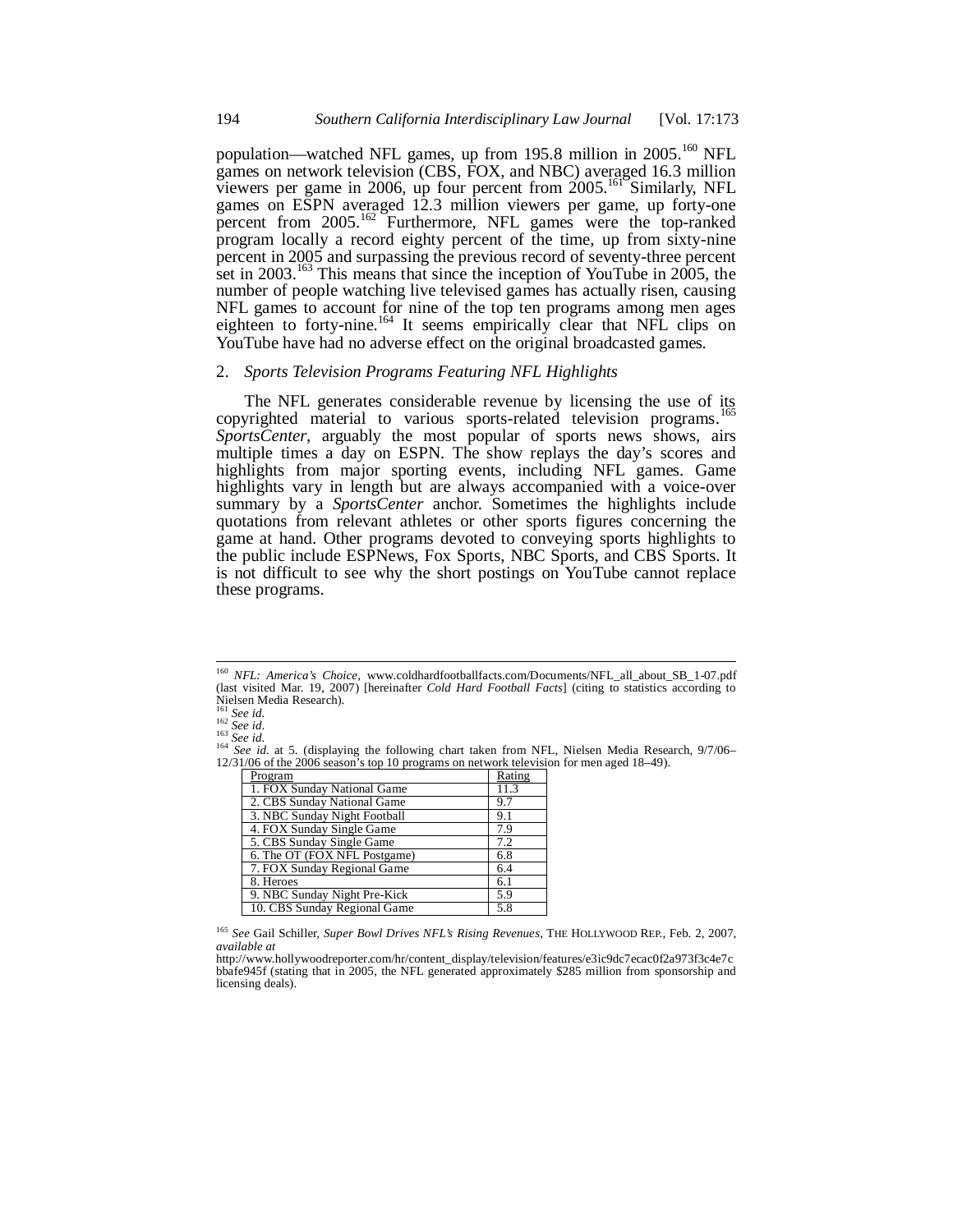First, highlight shows such as *SportsCenter* incorporate commentary by seasoned sportscasters like Stuart Scott,<sup>166</sup> John Anderson,<sup>167</sup> Mike Greenberg,  $168$  and Steve Levy.  $169$  Sometimes the programs feature former players who comment on and breakdown the day's big events in sports. Football fans undeniably tune in to these shows not only to view the featured NFL highlights, but also to listen to what the experts have to say about the day's key plays. Although YouTube users attach commentary to the videos they post, the site differs from the shows in that the commentary on the website comes from ordinary sports fans rather than experts. These user comments and opinions generate interest; in fact, this commentary is precisely what renders the use of NFL clips transformative, as explained above; $170$  however, such remarks are no substitution for the expert analyses offered on the above-mentioned television programs. Therefore, watching NFL footage on YouTube will not stop people from watching NFL highlight shows.

The second reason why clips of NFL footage on YouTube will not harm the viewership of highlight shows is that the shows offer more than just highlights. Often, special segments on issues like game predictions are interspersed between the highlight videos. *SportsCenter* airs a variety of specialty segments relating to professional football such as "Chris Berman's Two-Minute Drill," "Open Mike," and perhaps the most anticipated segment of each show, the "Top Ten." The "Two-Minute Drill" is a weekly segment that airs on Fridays during the NFL season. The segment consists of Berman,<sup>171</sup> a renowned sportscaster, previewing the week's top NFL match-ups and giving his picks for that week's key games. "Open Mike" appears early in the week during the NFL season and features former Chicago Bears head coach Mike Ditka and former Dallas Cowboys wide receiver Michael Irvin providing their respective takes on the NFL games from the past week. Finally, the "Top Ten" is a video montage of the ten best plays of the day across all sports. Viewers tune in to programs like *SportsCenter* not only for the highlights but for these specialty segments as well. Since the clips on YouTube lack specialty segments, viewers will not find NFL footage on the website to be a suitable alternative for highlight programs.

Lastly, postings of select NFL footage on YouTube will not serve as a market replacement for highlight shows, because in addition to professional football, the shows often include many other sports.<sup>172</sup> Generally, sports

<sup>166</sup> *E.g.,* Stuart Scott—Biography, http://www.espnmediazone.com/bios/Talent/Scott\_Stuart.htm (last visited Sept. 20, 2007).

<sup>167</sup> *E.g.,* John Anderson—Biography, http://www.espnmediazone.com/bios/Talent/Anderson\_John.htm (last visited Sept. 20, 2007). <sup>168</sup> *E.g.,* Mike Greenberg—Biography, http://www.espnmediazone.com/bios/Talent/Greenberg\_Mike.htm (last visited Sept. 20, 2007).

<sup>&</sup>lt;sup>1694</sup> E.g., Steve Levy—Biography, http://www.espnmediazone.com/bios/Talent/Leve\_Steve.htm (last

visited Sept. 20, 2007). <sup>170</sup> *See* discussion *supra* Part III.A(1).

<sup>171</sup> Berman no longer regularly anchors *SportsCenter* and has gone on to host *Monday Night*<br><sup>171</sup> Berman no longer regularly anchors *SportsCenter* and has gone on to host *Monday Night Countdown*. *See, e.g.*, Chris Berman—Biography,

http://sports.espn.go.com/espntv/espnBio?type=name (click on "A-E" tab; then click "Chris Berman"). <sup>172</sup> Some television programming, such as *NFL Live* is exclusively devoted to professional football game highlights and does not feature highlights from any other sports; however, these programs include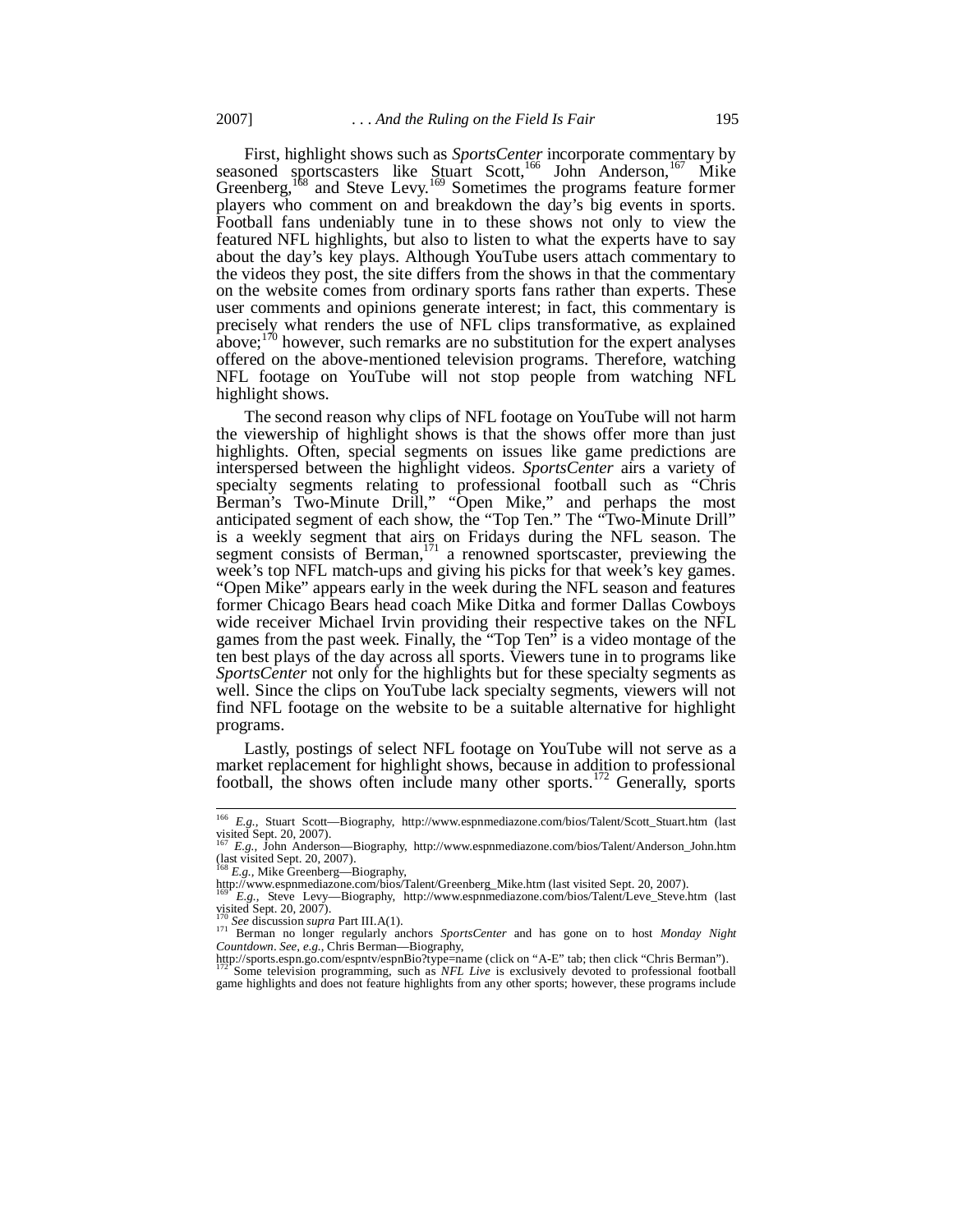highlight shows will provide a well-organized recap of all the major sports events on a given day. Many football fans are also loyal college football, basketball, hockey, or baseball fans. At the very least, most professional football fans enjoy staying informed on other leagues around the world of sports. While YouTube can supply users with highlight videos from many different sports, it cannot do so as efficiently as a television program. If a YouTube user views an NFL highlight clip and then later wishes to see highlights from the National Basketball League (the "NBA") and the National Hockey League (the "NHL"), the user would be forced to browse through thousands of videos, peruse through different categories or use key search terms to find each clip. In contrast, highlight shows like *SportsCenter* provide viewers with a nicely packaged program that covers the must-see plays of the day from all corners of the sports world.

By and large, sports fans will watch *SportsCenter*, or a similar program, after noteworthy games. Those same fans might also log onto YouTube, but usually not until days later—either to relive a momentous play or to show a friend what he or she missed on game day. The bottom line is that even if NFL highlight videos exist on YouTube, such postings will not replace highlight television programs.

## 3. *Highlight Films*

A highlight film can take on many forms, such as a video synopsis of a team's entire season, an assemblage of the most impressive touchdowns, or a compilation of the greatest tackles ever made. The NFL creates various highlight films, such as Super Bowl Championship Digital Video Discs ("DVDs"), using its own copyrighted footage. For example, in February of 2006, soon after the Pittsburgh Steelers won the Super Bowl, the NFL released a special DVD commemorating the team and its winning season. The DVD includes highlights from the Steelers' regular season, playoffs, and Super Bowl win, all NFL-copyrighted footage. The League creates other derivative works<sup>173</sup> with its footage, such as "Greatest Super Bowl Moments" and "Favre 4 Ever." In a fair use case involving NFL footage on YouTube, a court would be required to determine whether the postings on the website would harm the NFL's market for these films.<sup>174</sup>

A court would probably find that the NFL footage appearing on YouTube does not harm the market for NFL DVD sales for reasons similar to the argument concerning highlight television programs. That is to say, the real value of the NFL's DVDs is the way it packages the games by adding player and coach interviews, media coverage clips, and even NFL commercials. The footage posted by users on YouTube lacks all of these qualities, leaving users with just raw, nonetheless copyrighted, NFL footage.

expert commentary and special segments, like *SportsCenter*, and thus cannot be replaced by YouTube postings.<br><sup>173</sup> A "derivative work" is defined as: "A copyrightable creation that is based on a preexisting product; a

translation, musical arrangement, fictionalization, motion-picture version, abridgment, or any other recast or adapted form of an original work." *Black's Law*, *supra* note 12, at 1636.

See Harper & Row, 471 U.S. at 568 (stating that "[T]he enquiry [of fair use] must take account not only of harm to the original but also of harm to the market for derivative works.").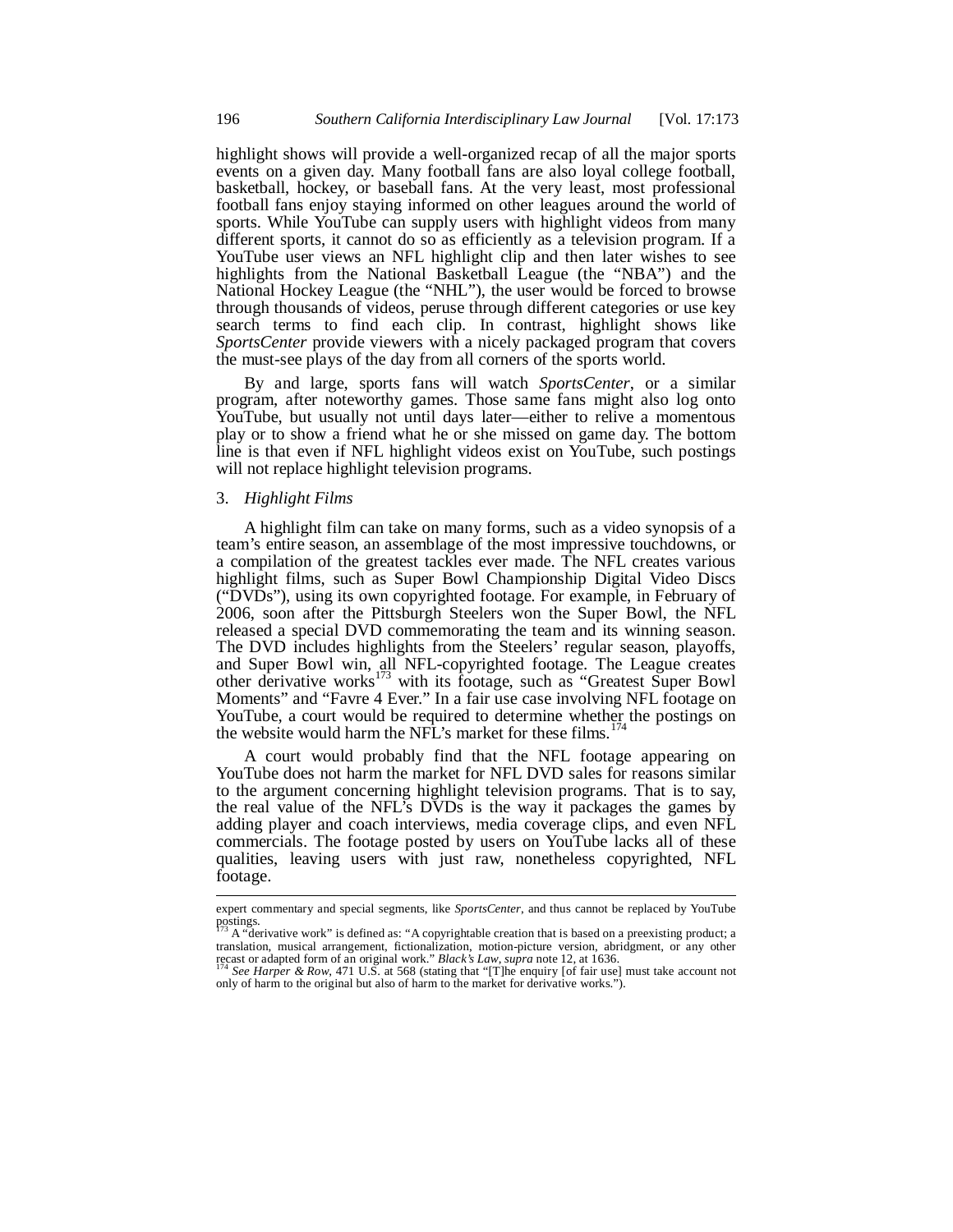Given that the footage on YouTube contains several minutes, sometimes just several seconds, of a single play from a single game, such available footage cannot substitute for a professionally assembled threehour DVD documenting one team's season-long road to Super Bowl victory.<sup>175</sup> Furthermore, the average football fan whose favorite team conquers the League will undoubtedly covet a specialized DVD that relives the team's rise to the top. Although that same fan might occasionally log onto YouTube to relive a play from the championship game, he will not settle for the opportunity to surf the website as a reminder of his team's victorious season. On the contrary, he will desire a commemorative DVD not only to view on occasion, but also to display proudly in his DVD collection. YouTube will never take the place of memorabilia and therefore will not harm the potential market for highlight films.

#### 4. *Potential Market: Licensing Footage to Video-Sharing Websites*

Although the NFL does not currently engage in any licensing agreements with video-sharing websites, this type of licensing is one marketable use of the original broadcast that the League might eventually employ.<sup>176</sup> Clearly, allowing clips to be available on YouTube with no licensing fee would affect the marketability of such licenses. Given, however, that the website already contracts with several other companies to display copyrighted footage on the site,<sup>177</sup> there is a high likelihood that YouTube would accept a similar deal with the NFL.<sup>178</sup> Such a deal would eliminate any sort of adverse affect on the League's licensing market.

Considering the above discussion, YouTube appears to come out on top under the fourth factor because its use of NFL clips does not adversely affect the NFL's marketability of original broadcasts, derivative works of the footage, or even potential marketable uses of the footage. Given that many courts have characterized this fourth factor as the most important out of the four,<sup>179</sup> YouTube emerges victorious under its analysis. The scale now weighs heavily in favor of fair use.

<sup>175</sup> *See, e.g.*, NFL SUPER BOWL XL: PITTSBURGH STEELERS (Warner Home Video 2006).

<sup>176</sup> The League *should* employ this use. *See* discussion *infra* Part IV.A–B. <sup>177</sup> *See* Dan Mitchell, *Fickle Investors Bobbing in Sea of Subprime Loans*, N.Y. TIMES, Mar. 17, 2007, at C1 (stating that Google, as parent company to YouTube, has struck licensing deals with many small media companies and some larger ones).

YouTube also stands to benefit from such licensing deals, which increases the likelihood of the website agreeing to a deal with the NFL. *See* Sara Kehaulani Goo, *NBC Taps Popularity of Online Video Site*, WASH. POST, June 28, 2006, at D01 [hereinafter *NBC Taps Popularity*] (reporting that the terms of the NBC-YouTube deal include the term that NBC will endorse YouTube on television with a contest that encourages viewers to submit funny videos of their office environments to YouTube.com for a chance to be shown in conjunction with the sitcom "The Office").

See, e.g., *Harper & Row*, 471 U.S. at 566 (stating, "[T]his last factor is undoubtedly the single most important element of fair use."). *See also* Robinson v. Random House, Inc., 877 F. Supp. 830, 843 (S.D.N.Y. 1995) (calling the fourth factor of the fair use analysis "vital"); *Sony*, 464 U.S. at 450 (stating that "the purpose of copyright is to create incentive for creative effort" and thus, "a use that has no demonstrable effect upon the potential market for, or the value of, the copyrighted work need not be prohibited in order to protect the author's incentive to create.").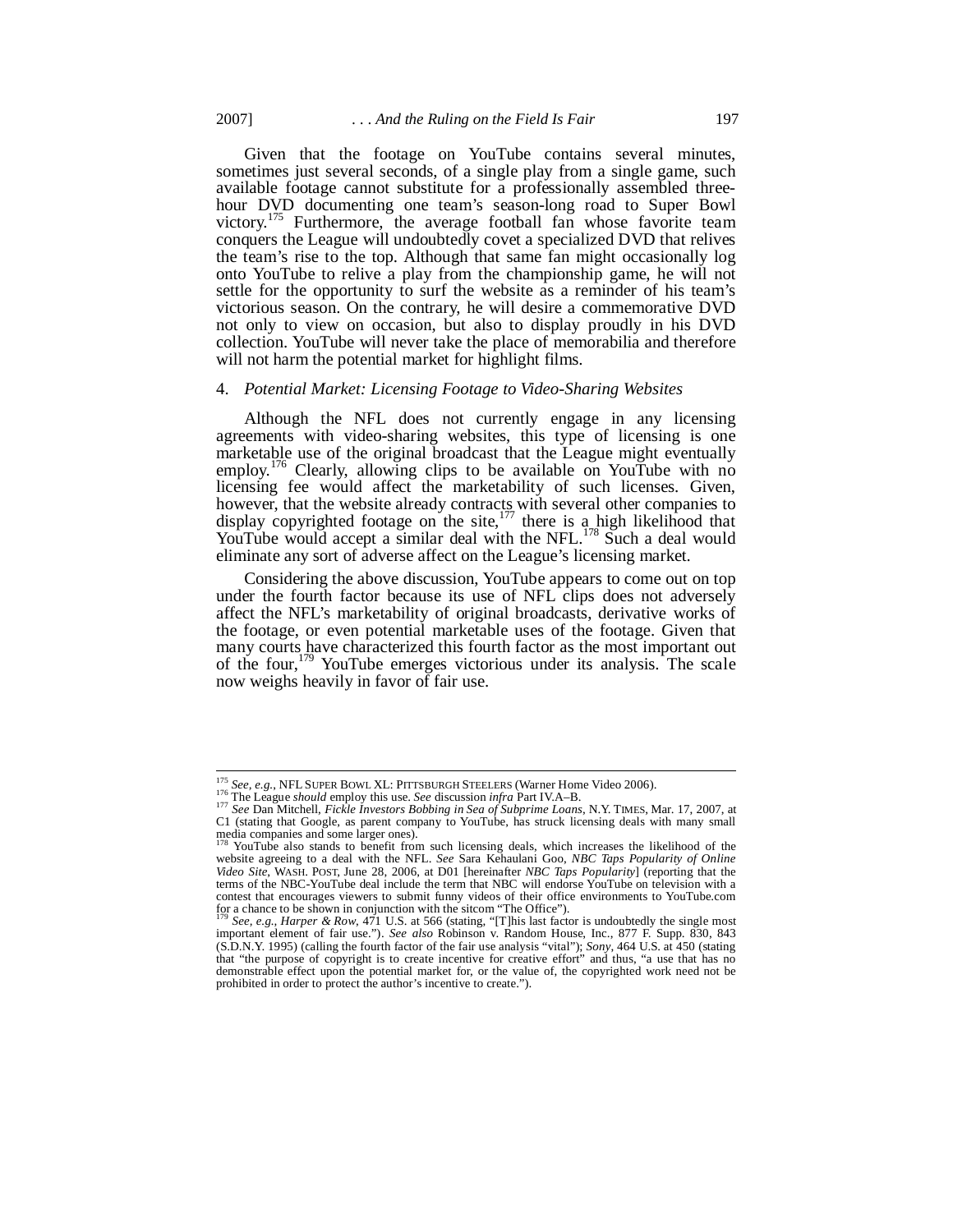# IV. A WIN-WIN SITUATION: HOW LICENSING CAN BENEFIT THE NFL

#### A. REAPING REWARDS FROM YOUTUBE

All signs point to a finding of fair use in the case of NFL footage on YouTube, but that is not all bad news for the League. Allowing short clips from professional football games to exist on YouTube will expand the appeal of the sport. As the NFL continues to build its female fan base, the League may want to look at YouTube as an easy advertising device where females account for over forty percent of unique visitors to the site each day.<sup>180</sup> The League might also be interested to know that children ages twelve to seventeen—the NFL's most underrepresented audience demographic—represents the main age group visiting the website.<sup>181</sup> By making NFL clips available on a website frequented by women and children, the League may be able to increase its market share by sparking an interest in professional football with potential fans. The NFL would not be the first to employ YouTube as a means of garnering new viewers. In November of 2006, CBS announced that it believes by posting clips of its programs on YouTube, it has increased the number of people who watch CBS shows.<sup>182</sup> The NHL has also embraced YouTube as a way to increase public interest in the sport.<sup>183</sup>

As for clips featuring controversial calls, some may argue that too much inspection and debate over the calls could take away from the fair and upstanding aspects fans expect from an NFL game, thereby diminishing the respectability of the sport. Although this is a reasonable fear, the outcome is highly unlikely. Allowing users to post the clips adds a new dimension to the game of professional football. After a game littered with shocking referee calls airs, fans will flock to their computers to read how others reacted to the controversial decisions made on the field. While some might feel uncertain about granting people the right to dissect and scrutinize every questionable play, it is precisely this type of scrutiny that could improve the League's officiating. Indeed, the NFL introduced the

<sup>180</sup> *The Score: Bush Boosts YouTube Traffic*, (Aug. 3, 2006),

http://www.imediaconnection.com/content/10652.asp [hereinafter *The Score*] (displaying a chart of the demographic profile of visitors to YouTube.com in the United States in June 2006). *See also*

Demographic Profile Report—YouTube.com, *supra* note 2 (reporting that out of the 20.2 million people who visit the website per day,  $8.5$  million are female).

<sup>181</sup> *See* Press Release, Suzy Bausch & Leilani Han, Nielsen//NetRatings, *YouTube U.S. Web Traffic Grows 75 Percent Week Over Week*, July 21, 2006, *available at*

http://www.netratings.com/pr/pr\_060721\_2.pdf (stating that visitors between 12-17 years old index the highest among various age groups, at 142, where anything over 100 means the demographic group is overrepresented). See a more likely than average to be between the ages of twelve and seventeen."). <sup>182</sup> *See* Phil Rosenthal, *CBS Attributes Ratings Boost to YouTube*, CHI. TRIB., Nov. 29, 2006, at C3

<sup>(</sup>reporting that CBS posted over 300 clips on YouTube, which were viewed 29.2 million times in just forty-three days). The audience for "Late Show with David Letterman" grew five percent (about 200,000 viewers) and "The Late Late Show with Craig Ferguson" enjoyed a seven percent surge in viewership (up 100,000 viewers).

<sup>&</sup>lt;sup>183</sup> *See* Greg Johnson & Lance Pugmire, *NHL, YouTube Reach Video Agreement*, L.A. TIMES, Nov. 15, 2006, at D3 (reporting that by means of an agreement between YouTube and the NHL, the NHL will upload game highlights onto YouTube's website and will share in the revenue generated by online advertising appearing on the pages that feature the game videos).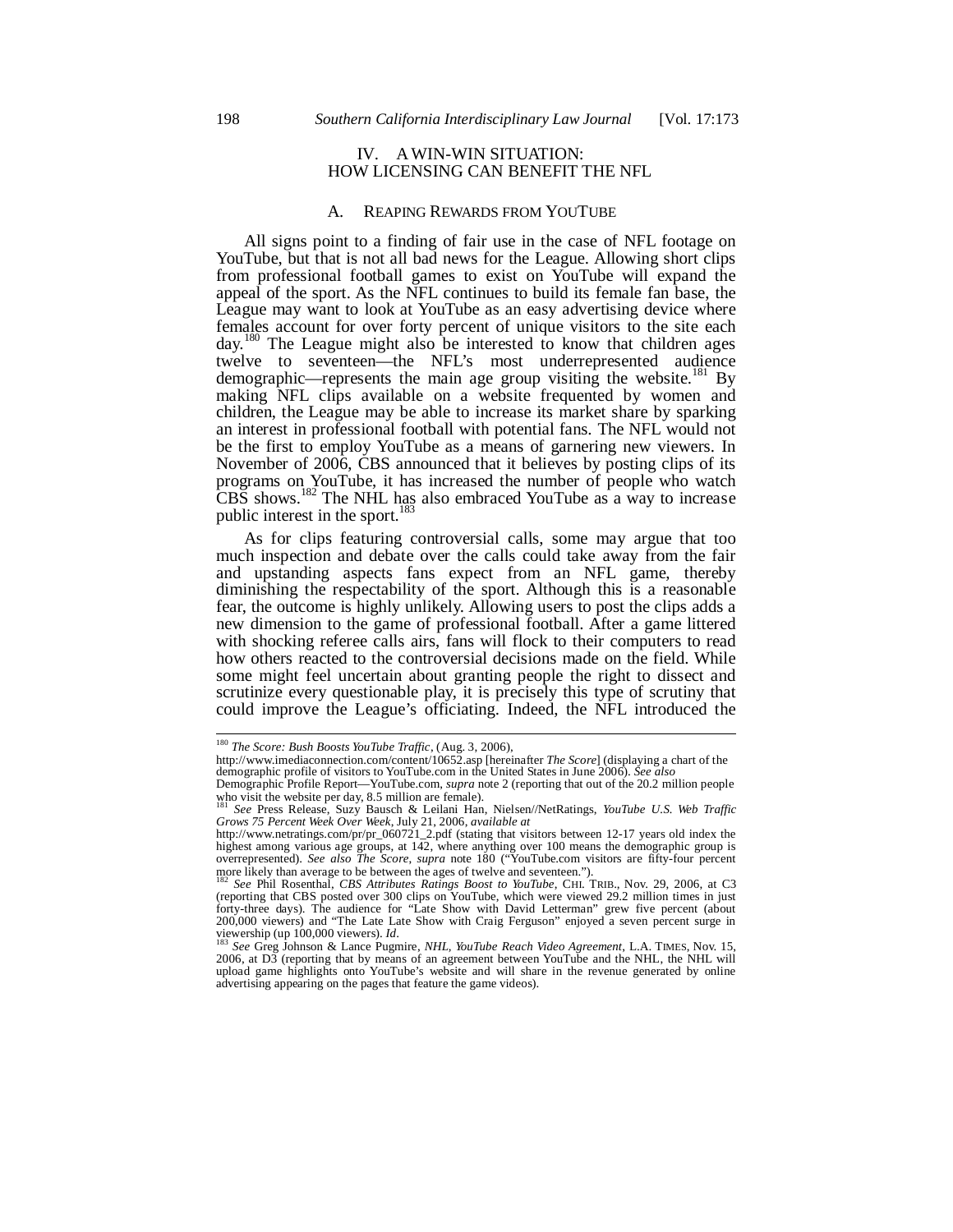new replay challenge system as a way to address the highly publicized erroneous calls made in seasons past.<sup>184</sup> Perhaps the exposure YouTube provides for such calls will spur the League to further correct the problem.

The free advertising does not stop at YouTube.com. Often, online junkies will view videos on YouTube and then embed them into personal blogs, MySpace profiles, and private websites. This diffusion widens the potential viewing audience making it more likely that a non-NFL fan will see an exciting clip and become attracted to the intensity and surprise that surrounds a professional football game.

Skeptics to the idea of embracing YouTube as an advertising vehicle call attention to the fact that professional football already enjoys the title of America's favorite sport.<sup>185</sup> However, such skeptics must look to the future and realize that we live in a world where online accessibility of a product is vital to its survival. The youth of America depend on the Internet for entertainment, information, and suggestions as to what constitutes trendy and what will never pass as acceptable. One respected media blogger points out that YouTube.com even has a greater reach among some United States audiences than MTV.<sup>186</sup> Web interaction also plays a large role in a young person's online experience. If the League wants to appeal to its next generation of consumers, it would be best served by making the game an interactive experience for the new, Internet-savvy fan base. Kids spend hours choosing which clips to feature on their MySpace profiles. When they choose to post a highlight from last night's nail-biting game, the NFL should sit back and bask in the free marketing of their product.<sup>187</sup> Not only might one teen's posted clip draw in more viewers for next week's game, perhaps his friends will tune into a highlight show later that night for more excitement, thereby increasing viewership not only in the original, but in the derivative works as well.

### B. THE LICENSING SOLUTION

Considering the wide array of benefits YouTube can offer the NFL, it would seem in the League's interest to embrace the website as a vehicle for its own promotion.<sup>188</sup> Rather than fight the legal battle over fair use,

<sup>184</sup> *See Instant Replay*, *supra* note 69.

<sup>&</sup>lt;sup>185</sup> *See Cold Hard Football Facts*, *supra* note 160, at 10 (stating that according to the Harris Poll in January 2007, twenty-nine percent of sports fans cite professional football as their favorite sport; Football has been the most popular sport in America for more than four decades after overtaking baseball as the fan favorite for the first time in 1965). <sup>186</sup> Gary Bourgeault, *YouTube.com, has Greater Reach Among Some U.S. Audiences Than MTV*, THE

ALPHA MARKETER, June 24, 2006,

http://www.thealphamarketer.com/2006/06/youtubecom\_has\_greater\_reach\_a.html.

<sup>&</sup>lt;sup>187</sup> *See* Mike Musgrove, *Viacom Decides YouTube Is a Foe*, WASH. POST, Feb. 3, 2007, at D01 [hereinafter *Viacom*] (reporting that YouTube stated companies could benefit from the website's "passionate audience" which has already helped to promote many shows). *See also To The Media*, *supra* note 7 (reporting how one user considers companies who remove their fare from YouTube as a move they "will come to regret." He says that "all the people who posted videos are volunteer marketers for [the featured company] . . . the [company] benefits from people talking about their programming, becoming the water-cooler chatter at the office. [The companies who remove their material] have shot themselves in the foot.").

<sup>188</sup> *See Awaiting a Compromise*, *supra* note 7 (reporting that a law professor at Stanford, who specializes in copyright issues, commented on the YouTube situation by stating that if companies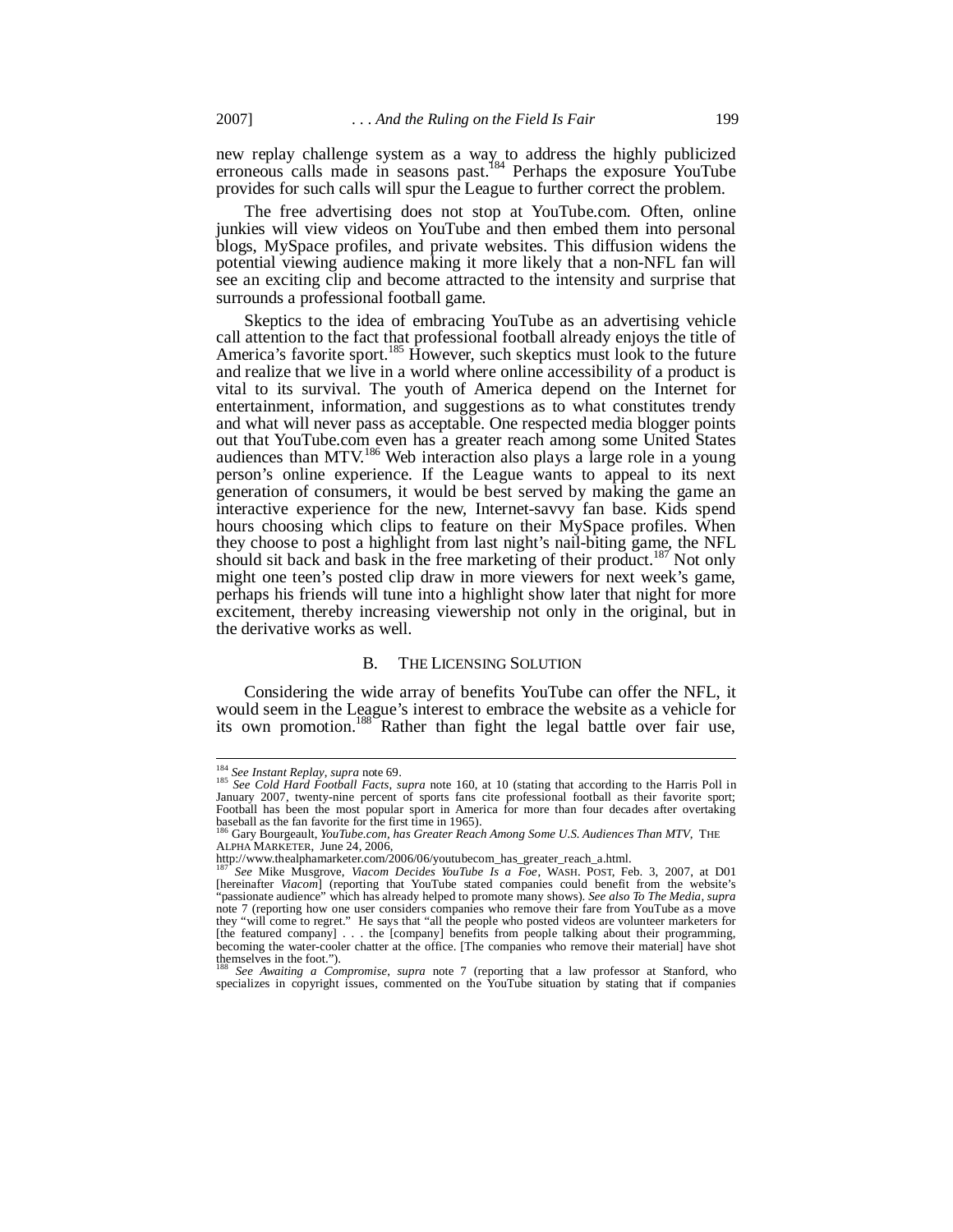particularly because the League would presumably fail,<sup>189</sup> the NFL should enter into a licensing agreement with YouTube. The website is evidently willing to do so, seeing as it has done so with several other entertainment companies.<sup>190</sup> The terms of such an agreement might invite the NFL to allow clips on the website in exchange for advertising revenue or other promotional rewards.<sup>191</sup> In addition to gaining fans and collecting licensing revenue, there exists the opportunity to profit further from a licensing deal.<sup>192</sup> Moreover, posting official NFL footage onto YouTube will dispose of low-quality video from personal camcorders and cell phones that may not exhibit the game in the professional light the NFL most likely desires.<sup>193</sup> Overall, the NFL seems best served to license its footage and delight its fan base because as one news reporter remarked, ". . . if you can't beat 'em, co-opt 'em."<sup>194</sup>

#### V. CONCLUSION

The founders of this country bestowed upon Congress the authority to promote creativity. At times, being creative involves using the work of another.<sup>195</sup> When such use is reasonable and generates new creation or thought, the courts excuse such "copying" under the doctrine of fair use. The decision to sanction a use as fair is not made in haste. Courts carefully consider four crucial factors when determining whether use of an original work should be legally permitted. After a thorough analysis of each fair use statutory factor, this Note concludes that uploading and posting limitedsized video clips from NFL games onto YouTube.com qualifies as fair use.

<sup>191</sup> *See NBC Taps Popularity*, *supra* note 178 (reporting that YouTube agreed to set up an NBC page on which viewers can watch promotional material for six programs on NBC's fall lineup, as well as other programs including "Saturday Night Live" and "The Tonight Show with Jay Leno"). <sup>192</sup> *See Benefit*, *supra* note 190 (noting that entertainment companies who have contracted with YouTube

<sup>&</sup>quot;thought about how to leverage the value [of YouTube] instead of trying to stop it, they would be better off."). <sup>189</sup> *See* discussion *supra* Part III.A–D.

<sup>190</sup> *See* Alex Veiga, *YouTube May Benefit from Tech Upgrade but Copyright Could Hurt Content*, CHI. TRIB., at C12 [hereinafter *Benefit*] (noting that YouTube currently has licensing deals with CBS Corp., Warner Music Group, Vivendi's Universal Music Group, and Sony BMG Music Entertainment). *See also NCAA*, *supra* note 6 (reporting on the deal between CBS Sports and YouTube announced in early March 2007of which CBS said its deal to show NCAA basketball tournament highlights has been beneficial as "a form of viral marketing."). The big media companies, including the NFL, must understand that the Internet offers a new method for distributing material, which carries with it both "great possibilities and great pitfalls." *See Awaiting a Compromise*, *supra* note 7 (stating that licensing deals are virtually inevitable seeing as the media companies "are not going to be able to litigate YouTube off the face of the earth."). Many media analysts expect large media companies to follow in the footsteps of others who have already made licensing deals with YouTube. *See Viacom*, *supra* note 187 (reporting that a Forrester Research media analyst said, "he would expect Viacom and YouTube to eventually strike a similar deal [as that of CBS]" because "it's a great way to drive eyeballs.")

receive a cut of YouTube advertising revenue each time a user views a video licensed by them).

<sup>&</sup>lt;sup>193</sup> See To The Media, supra note 7 (reporting that users actually prefer to see licensedmaterial because it gives them assurance of the video's accuracy and truth. Julie Supan, a YouTube spokesperson, stated that YouTube encourages companies, movie studios and big advertisers to upload videos under their company names because "users want to know it's legitimate content.").

*NCAA*, *supra* note 6 (suggesting that the need to license is unavoidable because if media companies do not post their own material onto the website, users will just do it themselves).

<sup>195</sup> *See Campbell*, 510 U.S. at 575 (citing Justice Story's idea that "in truth, in literature, in science, and in art, there are, and can be, few, if any, things, which in an abstract sense, are strictly new and original throughout. Every book in literature, science and art, borrows, and must necessarily borrow, and use much which was well known and used before.").